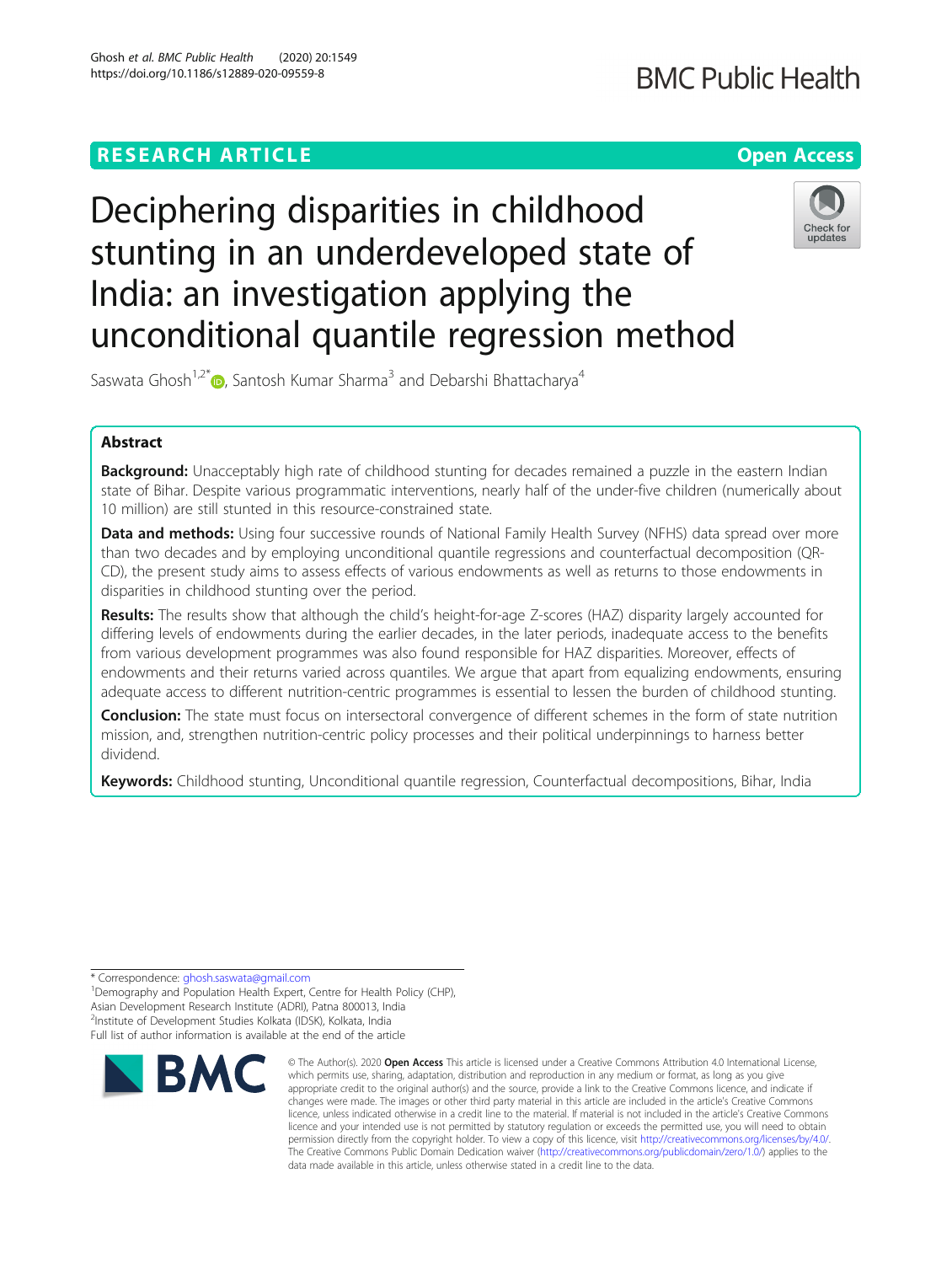# Background

Child undernutrition in India has remained a priority among academicians and policy makers. Despite significant economic growth during the past two decades, prevalence of childhood stunting has dropped only by 27% (about 14 points) [\[1](#page-19-0)]. UNICEF (2013) has observed that India alone contributed 38% of the stunted children in the world in 2011 [\[2](#page-19-0)], while Headey [2013] estimated that the number of undernourished children in India was higher than that in all of Africa [[3\]](#page-19-0). Jose et al. emphasized that despite a moderate decline in child undernutrition during the past decade, a large and graded socio-economic disparity in child undernutrition continues to persist  $[4]$  $[4]$ . A systematic review on the prevalence of child undernutrition in India has also concluded that the burden of child undernutrition is still unacceptably high in India and there is an urgent need to understand the risk factors in greater details [\[5](#page-19-0)]. It is needless to mention that a rapid reduction of child undernutrition in India is imperative to lessen the global burden of child malnutrition.

Majority of the studies carried out in India and other developing countries have demonstrated that an array of household, individual, and contextual factors have significant bearing on childhood undernutrition [[6](#page-19-0), [7](#page-19-0)]. Higher consumption expenditure in household lowers the risk of child malnutrition [[6,](#page-19-0) [7](#page-19-0)], while economic gradients contribute in maintaining the vicious cycle of poverty and malnutrition [\[8](#page-19-0)–[10\]](#page-19-0). Lack of household sanitation  $[11, 12]$  $[11, 12]$  $[11, 12]$  $[11, 12]$ , low body-mass index (BMI) among mothers [[13](#page-20-0)–[15](#page-20-0)], less parental education [[16\]](#page-20-0), lack of bargaining power of women within households [\[17](#page-20-0)] significantly and negatively affect the child's anthropometric outcomes in low- and middle-income countries.

Recent studies found that women's BMI, education, child's adequate diet, household assets and sanitation, age at marriage, antenatal care and household size are strong and significant predictors of childhood anthropometric outcomes and explain much of the variations across the districts in India [\[18](#page-20-0), [19](#page-20-0)]. Jose et al. have noted that about 83% of high stunting prevalence (higher than the national average) districts belong to the eight states located in the north-central, western, and eastern region [[4\]](#page-19-0). Thus, effects of endowments (or covariate per se) were found to be significant; however, they vary across the space and nature of endowments.

On the other hand, attempts have been made by some studies to document disparities in returns to endowments (or strength of association per se) and their different dimensions, which potentially influence child nutritional outcomes. For example, these studies have tried to document how quality of the governance, institutional strength in implementing public policies, reach of public services, bargaining power of the communities,

and macro-level politico-economic context etc. could influence health and nutritional outcomes. In the Indian context, disparity in institutional performance (measured in terms of the quality of public services such as health, education and public distribution system) was observed between northern and north-central states, and southern states [\[20](#page-20-0)–[22](#page-20-0)]. Harriss and Kohli investigated the influence of inter-state political and institutional factors on child undernutrition and differentiated between the politics of "clientelism" and "programmatic" politics [\[23](#page-20-0)]. They argued that such political spectrum could impinge on worse and better child anthropometric outcomes respectively. Significant gaps in implementation regarding the nature, coverage and quality of Integrated Child Development Services (ICDS) were found by various researchers in different states [\[24](#page-20-0)–[27\]](#page-20-0). Using conditional quantile regression model, Mukhopadhyay (2013) found that while the presence of government facilities was able to make a positive difference in the upliftment of nutritional status for the relatively better-off children in India, it had not benefitted the worse affected children much [\[28](#page-20-0)].

The majority of literature reviewed above have either tried to identify some of the key observable characteristics (or covariates or endowments) that help in explaining variation in child anthropometric outcomes or have emphasized that the differential strength of relationship (or coefficients or returns to endowments) might also influence childhood nutritional outcomes. Instances of quantifying the influence of socio-demographic, economic and ecological variables, individually or at the aggregate level (covariate effects) and the contribution of the strength of relationship (or coefficient effects) to-gether were limited in the South Asian context [[29,](#page-20-0) [30](#page-20-0)]. In the present context, covariate effects can be defined as the differences in nutrition outcomes across periods explained by the differences in observed covariates. On the other hand, differences explained by differing strengths of relationships between covariates and outcomes, in other words the "returns" to specific endowments, can be termed coefficient effects. To find out differentials in child undernutrition in Nepal and Bangladesh, Srinivasan et al. have highlighted that ruralurban disparities in child nutrition are primarily attributable to the difference in the levels of critical endowments such as household affluence, maternal as well as spouse's education, while differences in the strength of association (or returns to endowments) between determinants and nutrition outcomes are relatively small in magnitude [[29\]](#page-20-0). However, studies conducted in India found that large disparities in child nutritional outcomes across states are modestly explained by the differences in critical endowments, while returns to endowments or implementation of nutrition-relevant programmes are crucially related in explaining such disparity [\[30](#page-20-0)].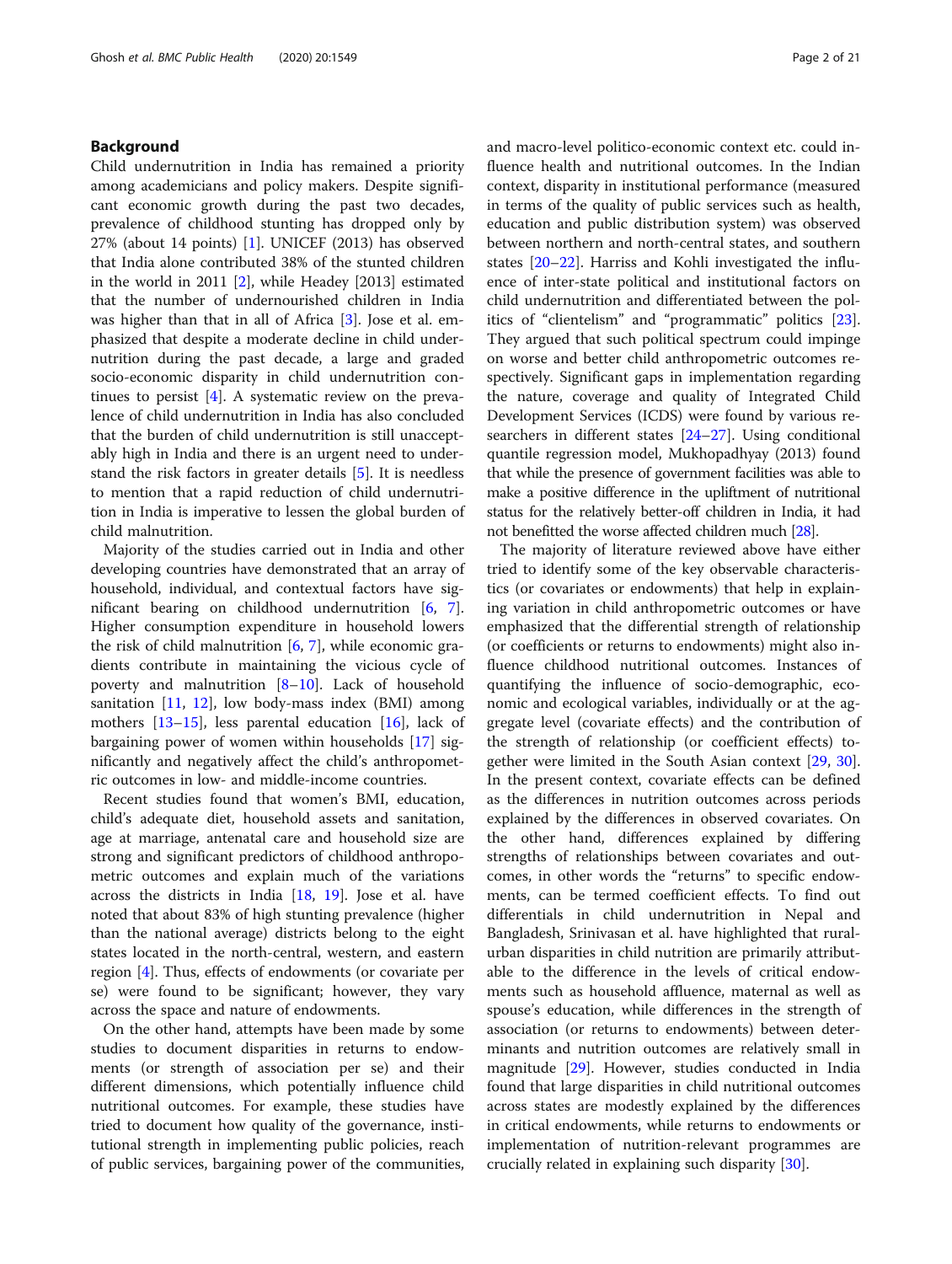During the past two decades, India and its states have witnessed substantial changes in endowments (covariates) and have also experienced enormous policy changes (coefficients) which could have direct or indirect bearing on child nutritional outcomes. Apart from the expanding scope and coverage of ICDS, many states have also come up with many state-specific schemes and emphasized multisectoral nutrition intervention. For example, Maharashtra, Madhya Pradesh and Karnataka have implemented State Nutrition Missions and placed special emphasis on nutrition surveillance, district planning, and district-level monitoring with the goal of reducing undernutrition to a desirable extent.

The present study intends to find out the changing relative contribution of different covariates and coefficients resulting in disparities in childhood stunting in different intervals between 1992-93 and 2015-16 in the state of Bihar. The state of Bihar, located in the eastern part of India is a resource-constrained state, having the highest prevalence of childhood stunting in India for several past decades. The proportion of childhood stunting has declined by 21% (or by 13 percentage-points) during the last 20 years – implying an annual average decline of just 1 % [\[1](#page-19-0)]. Numerically, about 10 million children in Bihar are stunted. Notably, Bihar alone contributes around 15% of stunted children in India. More importantly, out of 100 districts in India, where prevalence of stunting is the highest, one-quarter belongs to Bihar. It was estimated that malnutrition (maternal and child malnutrition together) continued to be the largest risk factor driving maximum death and disability since 1990s [\[31](#page-20-0)].

Changes in the basic socio-demographic and economic indicators during the last two decades are given in Table 1. To note, the state of Bihar has undergone territorial changes following Bihar Reorganization Act (2000)

Table 1 Some important demographic and health indicators of Bihar in 1992-93 and 2015-16

| Demographic and Health Indicators               | 1992-93           | 2015-16           |
|-------------------------------------------------|-------------------|-------------------|
| Sex ratio (female/1000 male)                    | $956^{\circ}$     | 1062 <sup>c</sup> |
| % population aged 6+ that is literate           | $44.6^{\circ}$    | $66.9^{\circ}$    |
| % female population aged 6+ that is literate    | $28.6^{\circ}$    | $57.0^{\circ}$    |
| Child (0-6 years) sex ratio                     | $944^{\circ}$     | 939 <sup>c</sup>  |
| Infant mortality rate                           | 89.2 <sup>a</sup> | $48.2^{\circ}$    |
| Total fertility rate                            | 3.25 <sup>a</sup> | 3.40 <sup>c</sup> |
| % mothers who had at least 3 ANC for last birth | 30.7 <sup>a</sup> | $14.4^{\circ}$    |
| % skilled attendance at delivery                | $19.0^{\circ}$    | $70.0^{\circ}$    |
| % institutional delivery                        | $13.0^{\circ}$    | $63.8^{\circ}$    |
| Head count poverty ratio                        | 61%b              | 34%b              |
| Singulate Mean age at marriage                  | $18.0^{\circ}$    | $195^d$           |

Sources: <sup>a</sup>NFHS 1 (1992-93); <sup>b</sup>World Bank 2016; <sup>c</sup> NFHS 4 (2015-16); <sup>d</sup>IIPS 2016

(Government of India, 2000) and a separate state of Jharkhand was created from the districts of south Bihar.

The strength of the present study is as follows. First, although the under-five children of Bihar are highly vulnerable to stunting compared to those in the other states of India for long, hardly any comprehensive study has been carried out in Bihar covering almost two and half decades to understand the changing relative contribution of endowments and returns to endowments resulting in disparities in childhood stunting. Second, the study applied an advanced econometric tool, namely, unconditional quantile regression-based counterfactual decomposition (QR-CD) method, which allows a more nuanced approach to disentangle the effects of endowments (or covariates) and returns to endowments (or coefficients) and thus contributes to the existing literature on childhood stunting in India.

The study would also like to enquire whether the changing contribution of endowments and their returns are different at the lower quantile of height-for-age Zscore (HAZ) distribution, where the likelihood of prevalence of severe stunting is more than the middle and higher ends of the HAZ distribution. Such insights would be of utmost value in a policy atmosphere where targeting the most vulnerable is considered imperative. The primary hypothesis is that the period-wise changes across the HAZ distribution arises from covariate, rather than coefficient effects. Disparities at the lower end of the HAZ distribution are of specific attention to the present study. A secondary hypothesis is that, there are important differences across the quantiles in terms of relative contributions of endowments and returns to endowments in period-wise changes, even if an endowment or its return dominates.

# Materials and methods

# Data and variables

Data for this study was drawn from the four successive rounds of National Family Health Survey (NFHS), an Indian variant of Demographic and Health Surveys (DHS) ([www.dhsprogram.com\)](http://www.dhsprogram.com), which were carried out between 1992-93 and 2015-2016 by the IIPS, Mumbai; ORC Macro; Macro International Inc. and ICF [[1](#page-19-0), [32](#page-20-0)– [34\]](#page-20-0). It is imperative to note that although the state of Bihar was reorganized in 2000, data was culled out for the second round (1998-99) for the districts representing present-day Bihar using district codes to make it comparable with the third round (2005-06). During 1992-93, in undivided Bihar, the survey collected information of 3575 children born during the 4 years preceding the survey. During 1998-99, 2005-06 and 2015-16 information of 2948; 2320 and 3679 children were collected respectively. During 1998-99 and 2005-06 information was collected for the children born during 3 years preceding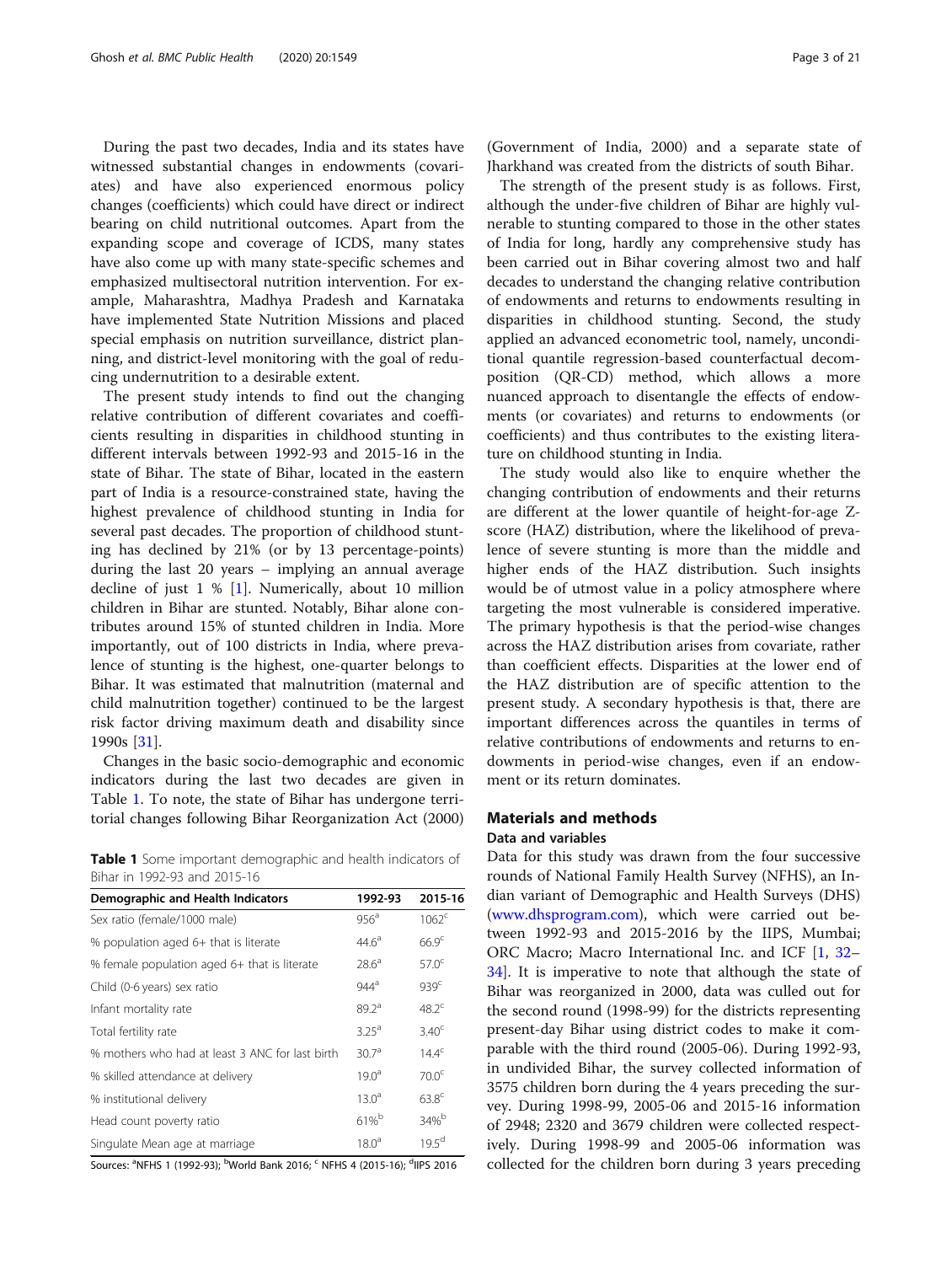the survey, while such duration was for 5 years during 2015-16. For this reason, the study has been restricted to children of age group  $0 - 36$  months in order to compare childhood stunting over the four rounds of NFHS. It may be noted that the present study intends to compare changes of covariate and coefficient effects between two successive rounds such as between NFHS 1 and NFHS 2; NFHS 2 and NFHS 3; and; NFHS 3 and NFHS 4, and not over the rounds, for instance, between NFHS 1 and NFHS 4.

Stunting has been defined as height-for-age Z-scores (HAZ) less than minus two standard deviation of the WHO International Reference Standard [[35](#page-20-0)]. It is universally considered as a standard indicator of child undernutrition and health status as it reflects chronic undernutrition caused by long-term deprivation. A child's height-for-age is a measure of their height, relative to a healthy standard population of the same sex and the same age-in-months. Height-for-age is measured using Z-scores, meaning that it is expressed as a difference between the height of the observed child and the average height of healthy children, scaled by the standard deviation of child height in the healthy population. A child with a height-for-age Z-score (HAZ) of zero would be as tall as the average child in the healthy reference population; a child with a negative height-for-age Z-score is shorter than the average child in the healthy reference population. The formula for calculating the HAZ score is.

$$
HAZ = \frac{Observed height - average height}{Standard Deviation (SD).
$$

Complete information on HAZ score was available for 1821; 1627; 1188; and 2184 children of age 0-36 months in the four respective rounds. HAZ has been used as outcome variable in all the regression models. The study has included the current age of the child (in months), square of the age, sex of the child (male, female), size of the child at birth (more than average, average, small) as a proxy for birth weight, initiation of early breastfeeding (no, yes), and number of siblings as child characteristics. Receipt of any services from ICDS during 12 months preceding the survey was included while comparing NFHS 3 and 4 because such information was available only in these rounds. Maternal characteristics comprises age of the mother at first birth (in years), maternal education (in completed years), work status (working, not working), degree of media exposure (additive index of three binary variables – reading newspaper, watching television, listening to radio at least once a week). Institutional delivery (no, yes) was considered as a proxy of contact with health personnel by the mother. Maternal height and maternal BMI, and anaemia (no, mild,

moderate and severe) were included for analyses of second, third and fourth rounds of NFHS because such information were not collected in the first round. Similarly, normalized factor scores of variables indicating household decision making, freedom of movement etc. were incorporated as maternal level variable in second, third and fourth rounds of NFHS<sup>1</sup>.

Household wealth index, religious category (Hindu, Muslims/others), membership to social group (scheduled castes (SC), scheduled tribes (ST), Others) were incorporated as household level variables. One may note here that the first round of NFHS did not collect data on 'other backward castes' (OBCs) and thus categorised them as 'Others'. Household wealth index as calculated by DHS is based on possession of household durable assets, availability of safe drinking water and sanitation, and landholding. For construction of index, the variables were first broken into sets of dichotomous variables and indicator weights were then assigned using principal component analyses (PCA) as suggested by Filmer and Pritchett [[36](#page-20-0)]. In addition to the variables representing child, maternal and household characteristics, place of residence (rural/urban) was also included in the regression models.

# Statistical analysis

To assess the differentials in HAZ scores over the study period, first, the distribution of the HAZ scores of Bihar's children was estimated separately in each survey period using kernel smoothing techniques and periodwise differentials were computed at each quantile to provide raw difference in HAZ scores across the distribution.

The present study was intended to decompose the period-wise differences in child's HAZ scores in covariate effect, i.e. the differences in HAZ scores arising out of the differences in levels of characteristics or composition of the children in the survey-period; and the coefficient effect, i.e. the differences in HAZ scores caused by

<sup>&</sup>lt;sup>1</sup>Women's empowerment indicators were created from factor scores of the factor analyses using different variables indicating women's household decision making power, freedom of movement etc. For NFHS 2, 1998-99, the following variables were included: who decides how to spend money, who decides about obtaining health care, who decides what to cook, permission needed to go to market, and permission needed to visit relatives or friends. Women's work for cash in the past 12 months was also incorporated. In NFHS 3, 2005-06, final say on how to spend money, final say on one's own health care, final say on household purchases, final say on visiting relatives or friends, work for cash in the past 12 months, having bank account were considered to create such index. In NFHS 4, 2015-16, the variables such as who decides on own health care, who decides on how to spend money, who decides on household purchases, who decides about visiting relatives or friends, owning house/land, work for cash in the past 12 months, having bank account, and having mobile phone were included in the analysis.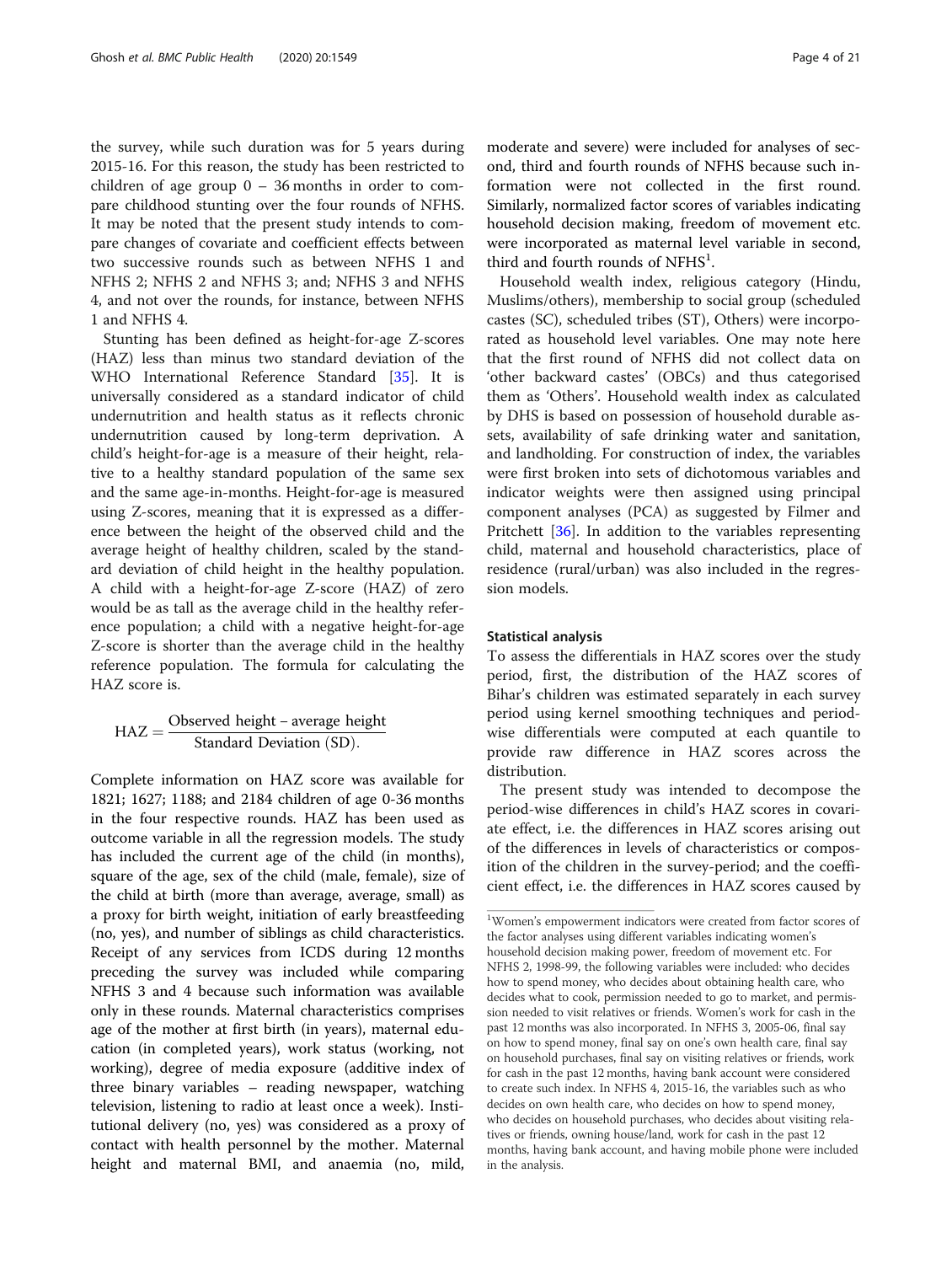the differences in the returns to those characteristics or structure, across the entire HAZ distribution. It is worth noting that most of the earlier studies have largely modelled the nutrition outcomes (such as HAZ scores) at the mean level by using ordinary least square (OLS), or the prevalence of stunting, underweight or wasting by using logit or probit regression approaches. These approaches have limitation on the following grounds. First, changes in the covariates and the effect of covariates are constrained to be same along the entire distribution of outcome variable (HAZ, in this case) in these models. Second, decompositions based on OLS would apply only to the period-wise mean differences in HAZ scores; however, not to other distributional characteristics, such as quantiles.

Quantile regression (QR) method, developed by Koenker and Bassett, allows effects of covariates to vary across the entire distribution of continuous response variable [\[37](#page-20-0)]. Limitation of this model is that it estimates only the conditional quantile effects of changes in covariates. In this study, we intended to estimate the effect of policy intervention, for instance, mother's BMI in a population of individuals with different characteristics (i.e. unconditional effects) rather than its association for some sub-groups with explicit values of mother's BMI (i.e. conditional effects). Unconditional recentred influence function quantile regression developed by Firpo et al. to assess the unconditional quantile effects of changes in covariates was employed in the present study [[38\]](#page-20-0). The method consists of employing a regression of a transformation – the recentered influence function (RIF) – of the dependent variable (Y) on the explanatory variables (X). Advantage of this method is that it allows estimating the contribution of each explanatory variable for the components of the HAZ decomposition and thus extends the Blinder-Oaxaca (BO) decomposition to distributional statistics other than the mean [[39\]](#page-20-0). The details of the differences between conditional and unconditional quantile methods are given in the [Appendix Note](#page-14-0). The rationale behind application of such quantile regression based counterfactual decomposition (QR-CD) approach would be strengthened if there are important differences across the HAZ distribution in the relative contributions of covariate and coefficient effects to period-wise changes.

To estimate the unconditional quantile regression, first we have derived the RIF of the response variable (HAZ score, in our case). The RIF for the  $\tau_{th}$  quantile is given by the following expression:

$$
RIF(Y, q\tau) = q\tau + \frac{\tau - I(Y) \le q_{\tau}}{f_{y}(q_{\tau})}
$$
\n(1)

Where  $f_{Y(\sigma\tau)}$  is the marginal density function of Y at the point  $q<sub>r</sub>$  estimated by kernel methods;  $q<sub>r</sub>$  is the sample quantile; I ( $Y \leq q_{\tau}$ ) is an indicator function, which indicates whether the value of the response variable is below  $q_r$ . RIF offers a linear approximation to a nonlinear functional  $(v(Y))$  (such as median) of the Y distribution and thus permits calculating partial effects for every covariate [\[38](#page-20-0)]. Firpo et al. have also shown that by estimating OLS of the new transformed response variable on the covariates (X), the RIF quantile regression may be implemented [[38\]](#page-20-0). In case of this study, considering two periods ( $t_1$  and  $t_2$ ), RIF regressions for HAZ score in both periods are estimated as:

$$
E\left[RIF\left(Y_{i\epsilon g};q_{\tau}\right) \mid X_{i\epsilon g}\right] = X_{i g} \beta_{\tau, g} g = t_1, t_2 \tag{2}
$$

Coefficients  $\beta_{\tau, \sigma}$  represents the approximate marginal effects of the predictor variables on the HAZ quantile  $q<sub>r</sub>$ for children age 0-35 months in periods  $g = t<sub>1</sub>, t<sub>2</sub>$ .

Once we estimate the parameter  $β_{τ, g}$  for each year in the sample, OB decomposition is applied using RIF unconditional quantile estimates for any given quantile by following equation -

$$
\widehat{q}_{\tau}(HAZ_{t,2}) - \widehat{q}_{\tau}(HAZ_{t,1}) = \left[ \overline{X_{t,2}(\widehat{\beta_C} - \widehat{\beta_{t,2}})} + \widehat{R^{Coeff}} \right] + \left[ \left( \overline{X_{t,1}\widehat{\beta_{t,1}}} - \overline{X_{t,2}\widehat{\beta_C}} \right) + \widehat{R^{Cov}} \right]
$$

where  $t_2$  is the final year and  $t_1$  is the initial year. In our application, we set up the initial years as 1992-93, 1998- 99, and 2005-06 and the final years as 1998-99, 2005-06, and 2015-16 respectively. As typical in OB decomposition, the term  $\hat{q}_{\tau}$ (HAZ<sub>t 2</sub>) –  $\hat{q}_{\tau}$ (HAZ<sub>t 1</sub>) represents the raw differences in  $t_2$  and  $t_1$  HAZ scores at the  $\tau$ <sup>th</sup> quantile and X represents the covariate averages. The term  $\overline{X_{t,2}(\widehat{\beta}_C} - \widehat{\beta}_R)$  refers to the coefficient effect and  $(\overline{X_{t,1}})$  $\widehat{\beta_{t-1}}$  –  $\widehat{\overline{X_{t-2}}\beta_C}$  represents the differences between  $t_2$  and  $t_1$  scores, which are attributed to the differences in characteristics of the endowments and thus refers as the covariate effect.  $\widehat{R^{Coeff}}$  and  $\widehat{R^{Cov}}$  are error terms while estimating coefficient and covariate effects.

Although the current research started with the reduced form of conceptual framework of the UNICEF [[40\]](#page-20-0), a further refinement of covariate set was required, since decomposition of observed HAZ differences into covariate and coefficient effects require well-specified regressions models which should include key relevant covariates [\[30\]](#page-20-0). The final regression models include the covariates representing child, maternal, household and spatial characteristics as mentioned in the preceding section.

To note, we have tried our best to minimize endogeneity problems in accordance with the previous literature [\[29](#page-20-0), [30](#page-20-0)], though some form of endogeneity bias may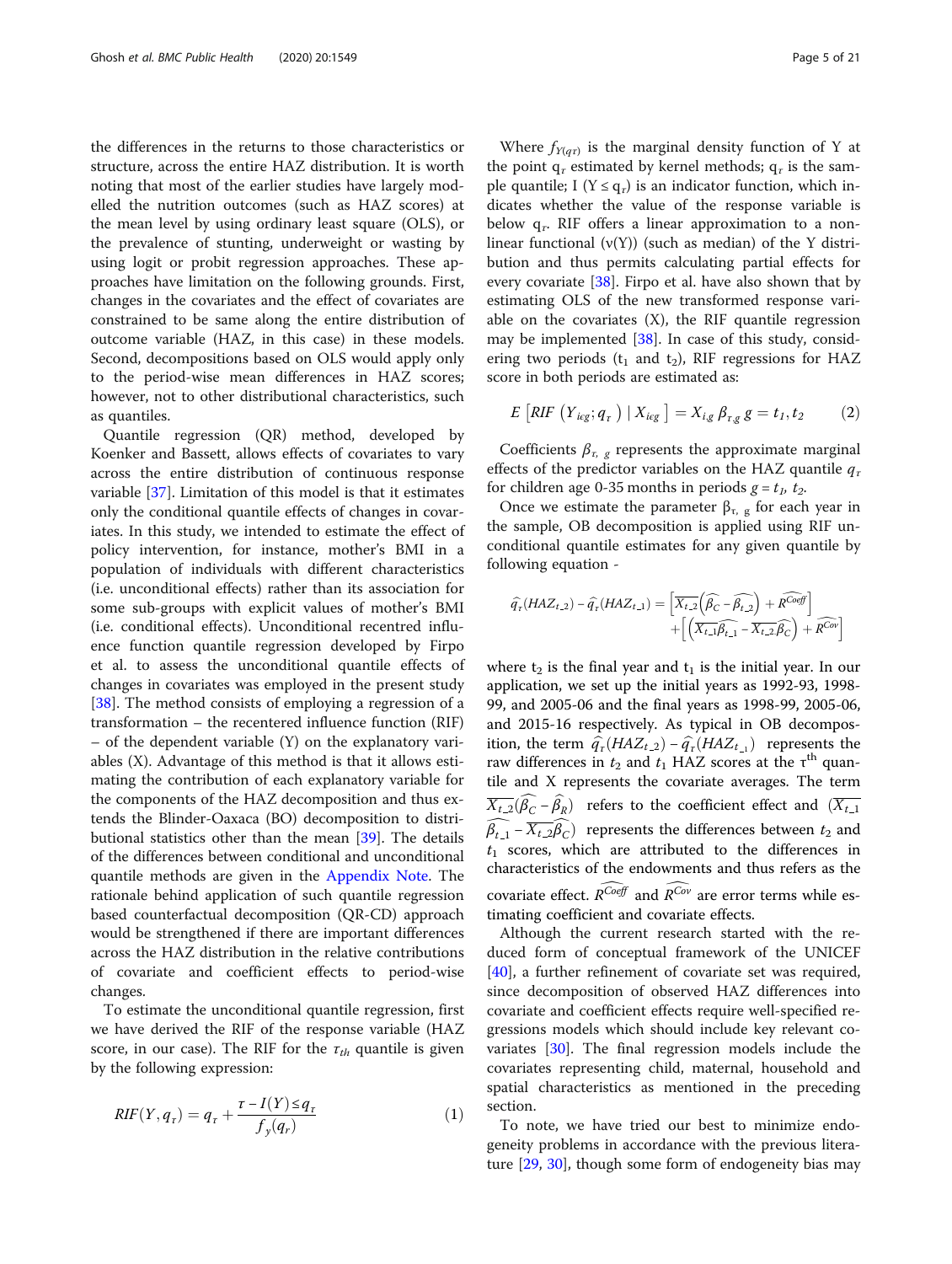| Page 6 of 21 |  |  |
|--------------|--|--|
|              |  |  |

Table 2 Percentile of HAZ score in NFHS 1, NFHS 2, NFHS 3 and NFHS 4 in Bihar and India

| <b>Bihar</b>    | <b>NFHS</b>      | <b>NFHS</b><br>$\overline{2}$ | <b>NFHS</b><br>3                | <b>NFHS</b><br>4 | Absolute increase btw NFHS 1<br>and NFHS 2 | Absolute increase btw NFHS 2<br>and NFHS 3 | Absolute increase btw NFHS 3<br>and NFHS 4 |
|-----------------|------------------|-------------------------------|---------------------------------|------------------|--------------------------------------------|--------------------------------------------|--------------------------------------------|
| 10              | $-4.92$          |                               | $-4.89 - 4.03 -3.74$            |                  | 0.03                                       | 0.86                                       | 0.29                                       |
| 25              | $-3.85$          |                               | $-3.75$ $-2.95$ $-2.81$         |                  | 010                                        | 0.80                                       | 0.14                                       |
| 50              | $-2.49$          |                               | $-2.46$ $-1.93$ $-1.80$ 0.03    |                  |                                            | 0.54                                       | 0.13                                       |
| 75              | $-1.09$          | $-1.08$                       | $-0.84$                         | $-0.61$          | 0.01                                       | 0.24                                       | 0.23                                       |
| 90              | 0.12             | 0.36                          | 0.19                            | 0.65             | 0.24                                       | $-0.17$                                    | 0.46                                       |
| Overall $-2.36$ |                  | $-2.28$                       | $-1.89$                         | $-1.63$          | 0.07                                       | 0.40                                       | 0.26                                       |
| India           | <b>NFHS</b><br>1 | <b>NFHS</b><br>2              | <b>NFHS</b><br>3                | <b>NFHS</b><br>4 | Absolute increase btw NFHS 1<br>and NFHS 2 | Absolute increase btw NFHS 2<br>and NFHS 3 | Absolute increase btw NFHS 3<br>and NFHS 4 |
| 10              |                  |                               | $-4.26$ $-4.19$ $-3.72$ $-3.49$ |                  | -0.07                                      | 0.47                                       | 0.24                                       |
| 25              |                  |                               | $-3.16$ $-3.10$ $-2.70$ $-2.48$ |                  | 0.06                                       | 0.40                                       | 0.22                                       |
| 50              | $-2.00$          |                               | $-1.96 -1.63$                   | $-1.43$          | 0.04                                       | 0.33                                       | 0.20                                       |
| 75              | $-0.85$          | $-0.82 -0.51$                 |                                 | $-0.27$          | 0.03                                       | 0.31                                       | 0.24                                       |
| 90              | 0.32             | 0.31                          | 0.64                            | 0.99             | $-0.01$                                    | 0.33                                       | 0.35                                       |
|                 |                  | Overall -1.94 -1.91           | $-1.55$                         | $-1.30$          | 0.03                                       | 0.36                                       | 0.25                                       |

Source: Computed by the authors from unit-level data of NFHS rounds

persist and can lead to difficulties in parameter interpretation. However, as O'Donnell et al. noted, the aim of the CD exercise is not solely to identify causal relationship, but to explain variations in child's HAZ and resolve the relative values of covariate and coefficient effects [[41\]](#page-20-0). One should cautiously interpret the coefficients of variables that are potentially endogenous; however, the decomposition itself remains valid.

# Results

# Descriptive statistics

Table 2 reveals percentile of HAZ scores adjusted by kernel smoothing for the four rounds of NFHS. HAZ scores of first and second rounds of NFHS are not strictly comparable because of territorial changes as mentioned earlier. The HAZ values of Bihar were also compared with the HAZ values of overall India. Without loss of generality, one can note that absolute increase in overall HAZ scores was the highest between the second and third rounds of NFHS (i.e. between 1998-99 and 2005-06) followed by the third and fourth rounds i.e. between 2005-06 and 2015-16. Child's HAZ scores largely remained at the same level between 1992-93 and 1998- 99. Absolute increase of child's HAZ scores was remarkable for the bottom quantiles between 1998-99 and 2005-06 nationally and in Bihar, in particular. In Bihar, there was even decline of HAZ scores at the top quantile. However, between 2005-06 and 2015-16, absolute increase in the HAZ scores was observed at the top quantile nationally as well as in Bihar. In other words, nutritionally better-off children gained more compared to the severely stunted during the last decade.

Table [3](#page-6-0) depicts socio-demographic and economic characteristics of the samples in four rounds of NFHS. It has been observed that initiation of early breastfeeding (within 1 h of birth) has improved dramatically – more than 14-times – between 2005-06 and 2015-16. Although number of siblings of the index child has declined in the recent past, it still indicates that fertility in the state is high. Notably, benefit received from ICDS services increased by more than 7-fold between 2005-06 and 2015-16. Similar is the case for institutional delivery of mothers. Mother's age at first child has increased by nearly 2 years during the study period. BMI of mothers has improved between 2005-06 and 2015-16, while the rate of decline of anaemia was substantial between 1998-99 and 2005-06 compared to 2005-06 and 2015- 16. Mother's educational level has improved marginally in all the rounds. Although workforce participation rate among mothers remained consistent at around 20% during 1992-93 and 2005-06, it has declined by half between 2005-06 and 2015-16. Degree of media exposure was found to have increased marginally over the years.

Majority of the respondents in the sample was Hindu and non-SC/ST, including OBCs. It is surprising to find out that proportion of economically marginalized households in the sample has increased from 1998-99 to 2015-16, in spite of the state's higher economic growth during these periods, particularly after 2005-06 [\[42](#page-20-0)]. Being the least urbanised state of the country (among the major states), overwhelming proportion of the sample belong to the rural areas of Bihar.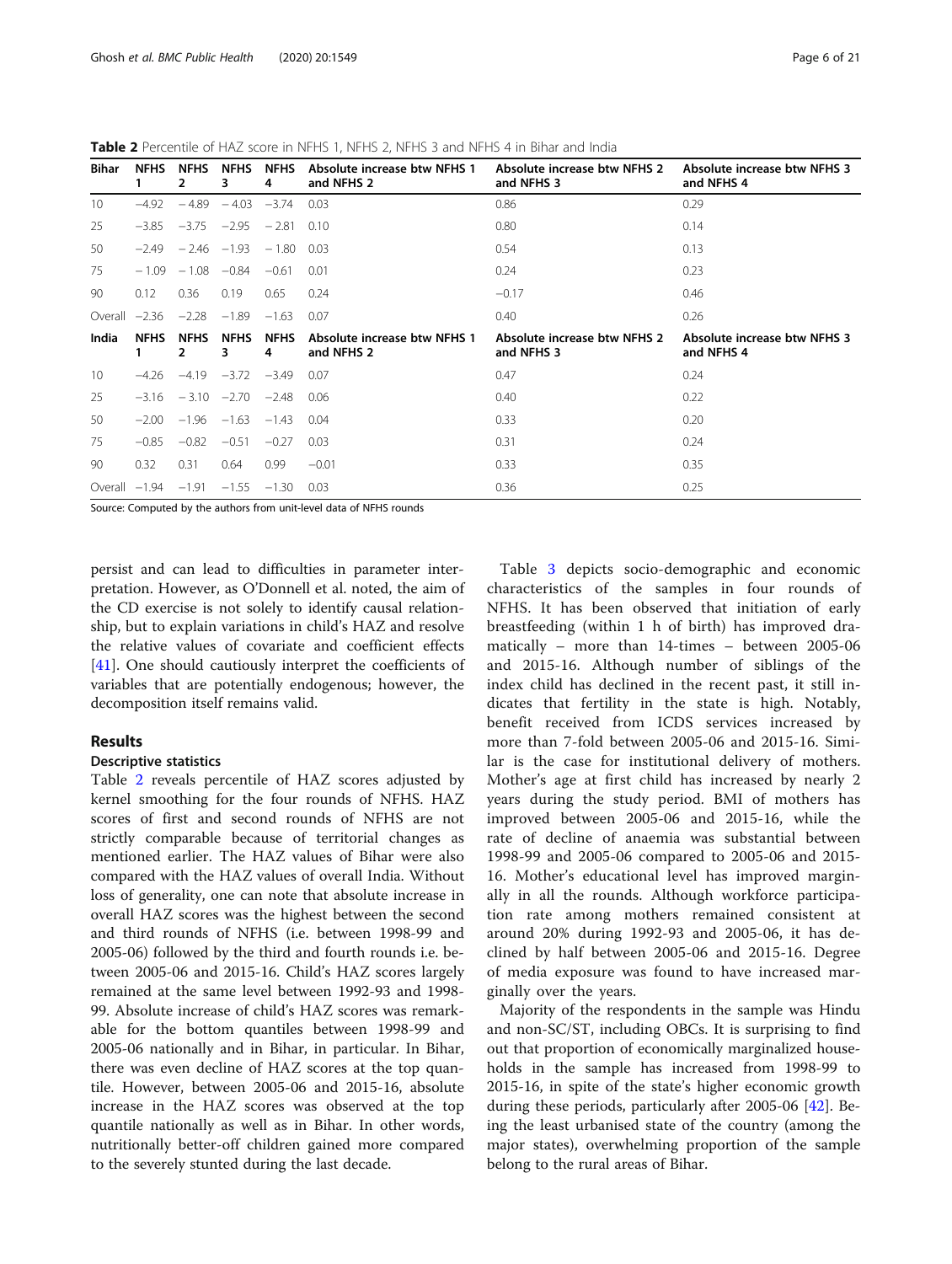<span id="page-6-0"></span>Table 3 Sample Characteristics of child age 0-35 months according to background characteristics in Bihar

|                                          | NFHS <sub>1</sub> | ${\sf N}$ | NFHS <sub>2</sub> | N    | NFHS <sub>3</sub> | N               | NFHS <sub>4</sub> | N    |
|------------------------------------------|-------------------|-----------|-------------------|------|-------------------|-----------------|-------------------|------|
| Child HAZ [mean (SD)]                    | $-2.36(0.05)$     | 1821      | $-2.29(0.05)$     | 1627 | $-1.89(0.05)$     | 1188            | $-1.63(0.04)$     | 2184 |
| Age of Child in Month [mean (SD)]        | 16.3(9.6)         | 1821      | 16.4(10.6)        | 1627 | 17.5(10.1)        | 1188            | 17.7(10.1)        | 2184 |
| Age2 [mean (SD)]                         | 357.2(342.7)      | 1821      | 378.5(376.0)      | 1627 | 405.5(367)        | 1188            | 414.7(373.7)      | 2184 |
| Child Sex                                |                   |           |                   |      |                   |                 |                   |      |
| Male                                     | 49.5              | 902       | 52.1              | 847  | 53.5              | 635             | 51.8              | 1131 |
| Female                                   | 50.5              | 919       | 47.9              | 779  | 46.6              | 553             | 48.2              | 1053 |
| <b>Birth Size</b>                        |                   |           |                   |      |                   |                 |                   |      |
| Normal                                   | 71.9              | 1309      | 69.5              | 1130 | 47.2              | 561             | 69.34             | 1514 |
| Average and above                        | 11.0              | 200       | 14.5              | 236  | 31.5              | 374             | 17.42             | 380  |
| Small                                    | 17.1              | 312       | 16.1              | 261  | 21.3              | 253             | 13.24             | 289  |
| <b>Early Breastfeeding</b>               |                   |           |                   |      |                   |                 |                   |      |
| N <sub>O</sub>                           | 98.2              | 1766      | 95.6              | 1406 | 97.4              | 1146            | 63.4              | 1151 |
| Yes                                      | 1.8               | $30\,$    | 4.4               | 65   | 2.6               | 31              | 36.6              | 665  |
| No. of Siblings [mean (SD)]              | 1.88(1.7)         | 1821      | 1.96(1.8)         | 1627 | 2.06(1.9)         | 1188            | 1.62(1.4)         | 2184 |
| <b>Benefitted ICDS services</b>          |                   |           |                   |      |                   |                 |                   |      |
| No                                       |                   |           |                   |      | 92.1              | 1094            | 39.0              | 853  |
| Yes                                      |                   |           |                   |      | 7.9               | 94              | 61.0              | 1331 |
| <b>Mother's Characteristics</b>          |                   |           |                   |      |                   |                 |                   |      |
| Institutional Delivery                   |                   |           |                   |      |                   |                 |                   |      |
| No                                       | 87.6              | 1594      | 84.9              | 1382 | 77.98             | 924             | 30.8              | 673  |
| Yes                                      | 12.4              | 227       | 15.1              | 245  | 22.02             | 262             | 69.2              | 1511 |
| Age of mother at first birth [mean (SD)] | 18.55(2.9)        | 1821      | 18.28(2.8)        | 1627 | 18.51(3.0)        | 1188            | 20.42(3.1)        | 2184 |
| BMI of mother [mean (SD)]                | $\qquad \qquad -$ |           | 19.34(2.5)        | 1627 | 19.30(2.6)        | 1188            | 20.06(3.2)        | 2184 |
| Mother's anaemia                         |                   |           |                   |      |                   |                 |                   |      |
| No                                       | $\equiv$          |           | 71.1              | 1156 | 73.1              | 849             | 65.84             | 1438 |
| Yes                                      |                   |           | 28.9              | 470  | 26.9              | 313             | 34.16             | 746  |
| Mother's height in cm [mean (SD)]        |                   |           | 149.6(5.4)        | 1627 | 150.0(5.4)        | 1188            | 149.5(5.8)        | 2184 |
| Mother's Education (mean)                | 2.02(4.0)         | 1821      | 2.01(3.8)         | 1627 | 2.93(4.5)         | 1188            | 3.98(4.9)         | 2184 |
| <b>Working mother</b>                    |                   |           |                   |      |                   |                 |                   |      |
| N <sub>O</sub>                           | 78.1              | 1422      | 80.6              | 1306 | 79.9              | 950             | 89.2              | 1964 |
| Yes                                      | 21.9              | 399       | 19.7              | 321  | 20.1              | 238             | 10.2              | 220  |
| Media exposure (range)                   | $0.47(0-3)$       | 1821      | $0.43(0-3)$       | 1627 | $0.60(0-3)$       | 1627            | $1.31(0-3)$       | 2184 |
| Religion                                 |                   |           |                   |      |                   |                 |                   |      |
| Hindu                                    | 78.2              | 1424      | 82.4              | 1340 | 81.6              | 969             | 79.2              | 1731 |
| Muslim/Others                            | 21.8              | 397       | 17.6              | 287  | 18.4              | 219             | 20.8              | 453  |
| Caste                                    |                   |           |                   |      |                   |                 |                   |      |
| SC                                       | 9.3               | 169       | 23.7              | 386  | 19.6              | 233             | 19.9              | 433  |
| ST                                       | 8.5               | 156       | 1.3               | 21   | 0.9               | 10 <sup>°</sup> | 3.7               | 81   |
| Others                                   | 82.2              | 1496      | 75.0              | 1220 | 79.6              | 945             | 76.4              | 1670 |
| <b>Wealth index</b>                      |                   |           |                   |      |                   |                 |                   |      |
| Poorest                                  | 20.5              | 373       | 18.2              | 369  | 31.7              | 376             | 55.5              | 1217 |
| Poorer                                   | 25.9              | 471       | 20.4              | 414  | 33.3              | 396             | 24.8              | 539  |
| Middle                                   | 16.9              | 308       | 23.3              | 472  | 16.6              | 197             | 11.6              | 251  |
| Richer                                   | 13.8              | 252       | 23.2              | 471  | 12.5              | 149             | 6.3               | 137  |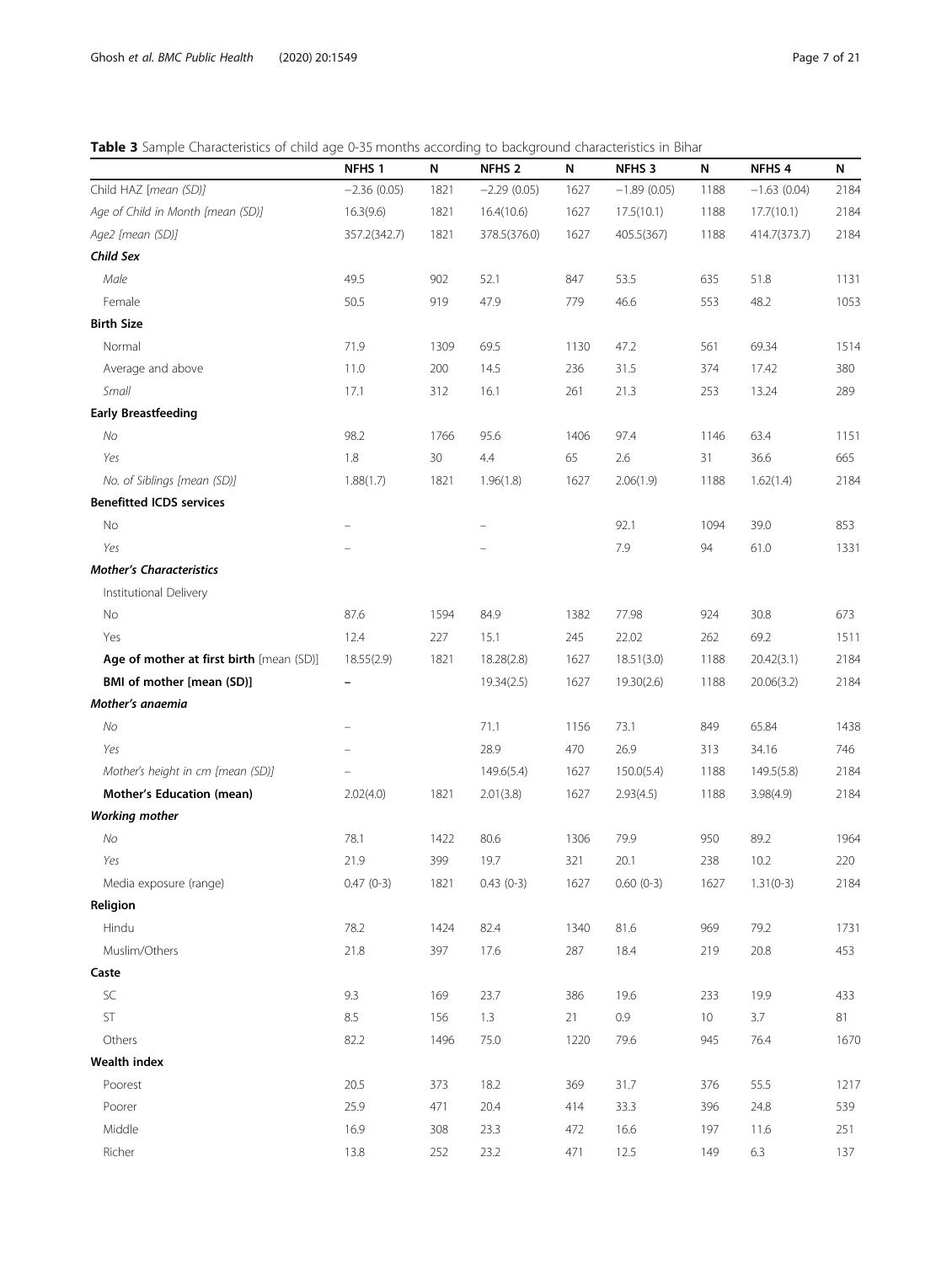|  |  | Table 3 Sample Characteristics of child age 0-35 months according to background characteristics in Bihar (Continued) |  |
|--|--|----------------------------------------------------------------------------------------------------------------------|--|
|  |  |                                                                                                                      |  |

|                    | NFHS <sub>1</sub> | N    | NFHS <sub>2</sub> | N    | NFHS <sub>3</sub> | N    | <b>NFHS4</b> | N    |
|--------------------|-------------------|------|-------------------|------|-------------------|------|--------------|------|
| Richest            | 22.9              | 417  | 14.9              | 303  | 5.8               | 69   | . .8         | 39   |
| Place of residence |                   |      |                   |      |                   |      |              |      |
| Urban              | 13.1              | 238  | 6.2               | 101  | H.1               | 132  | 10.8         | 236  |
| Rural              | 86.9              | 1583 | 93.8              | 1526 | 88.9              | 1056 | 89.2         | 1948 |
| Total              | 100.0             | 1821 | 100.0             | 1627 | 100.0             | 188  | 100.0        | 2184 |

Source: Computed by the authors from unit-level data of NFHS rounds; SD: standard deviation

# Unconditional RIF quantile regression results

The estimates derived from unconditional RIF quantile regressions (QR) separately for all the survey periods were shown in Tables [4](#page-8-0) and [5](#page-10-0). It has been observed that child age has negative and significant influence with child's HAZ scores across quantiles. If one moves from the lower tail to the upper tail of the distribution, this effect increases. It indicates that the children, who have started with better nutritional status tend to lose more as they grow older through faltering. Although such observation holds for the second and third rounds of the survey, the said observation confirms up to 75% quantile for the first and fourth rounds. Girls were found to have significantly better HAZ outcomes compared to boys across quantiles; however, strength of association varies across quantile and period of survey. Child's size at birth (proxy for birth weight) was found to have varying association with HAZ scores across quantiles during first two rounds; in third and fourth rounds, size of the children at birth did not have any significant effect on HAZ scores. Early initiation of breastfeeding was found to have positive and significant effect on HAZ scores in the first round, while such effect weakened during the last three rounds. Higher sibling size has negative significant influence on child's HAZ scores, particularly among those belonging to the lower quantiles in the third and fourth rounds of the survey. Receipt of any benefit from ICDS was found to be negatively associated with child's HAZ scores and such effect increases when we go from the lower tail to the higher tail of the HAZ distribution in the last round of the survey.

Institutional delivery of mother, which is an important indicator for contact with health personnel, has positive and significant influence on child's HAZ scores across quantiles, particularly at the lower and middle quantile in varying degree except during the third round of the survey. Significant positive effect of higher age of mother's first birth on child's HAZ outcomes was found in the higher quantiles during the first and the latest rounds of the survey, but not in the other rounds. Notably, significant positive influence of maternal education on child's HAZ scores decreased with rounds.

Working mothers are significantly more likely to have children with lower HAZ scores compared to their nonworking counterparts across quantiles during the first round of the survey; however, such association holds only in lower quantiles in the second and fourth rounds. Mother's exposure to any mass media was found to have positive significant influence in the middle and upper quantiles of HAZ scores in the first round, though it weakened in other rounds. Maternal height and BMI both have small but significant influence in enhancing child's HAZ scores across quantiles; and such association strengthened in the last two rounds of survey. Degree of maternal empowerment was found to have positive significant effect on child's HAZ scores during the second round of the survey; however, such relationship weakened during the last two rounds.

Differentials with respect to religious affiliation were found in child's HAZ scores during the first round of the survey; however, the relationship weakened thereafter – indicating that differences in religion is no more a significant factor in explaining disparities in childhood stunting. However, relationship between childhood stunting and caste affiliation is not straightforward – significant differentials were observed in the first and the third rounds of the survey; however, not in the second and fourth rounds. Significant positive influence of household affluence on child's HAZ outcomes was found during the first and third round of the survey and observation suggests that the effect is higher among those belonging to higher quantiles. The results also revealed that rural-urban differentials in child's HAZ outcomes diminished over the period in Bihar.

# Quantile regression Oaxaca Blinder counterfactual decomposition (QR-CD)

The estimated QR-CD results at the aggregate level of child, maternal, household and spatial characteristics were presented in the Tables [6](#page-11-0), [7](#page-12-0) and [8,](#page-13-0) while a detailed breakdown of contribution of these characteristics were given in the [Appendix](#page-14-0) Tables A1-A3.

Before interpreting the results, it should be kept in mind that the negative sign of the observed raw gap in HAZ scores between two successive periods reflects the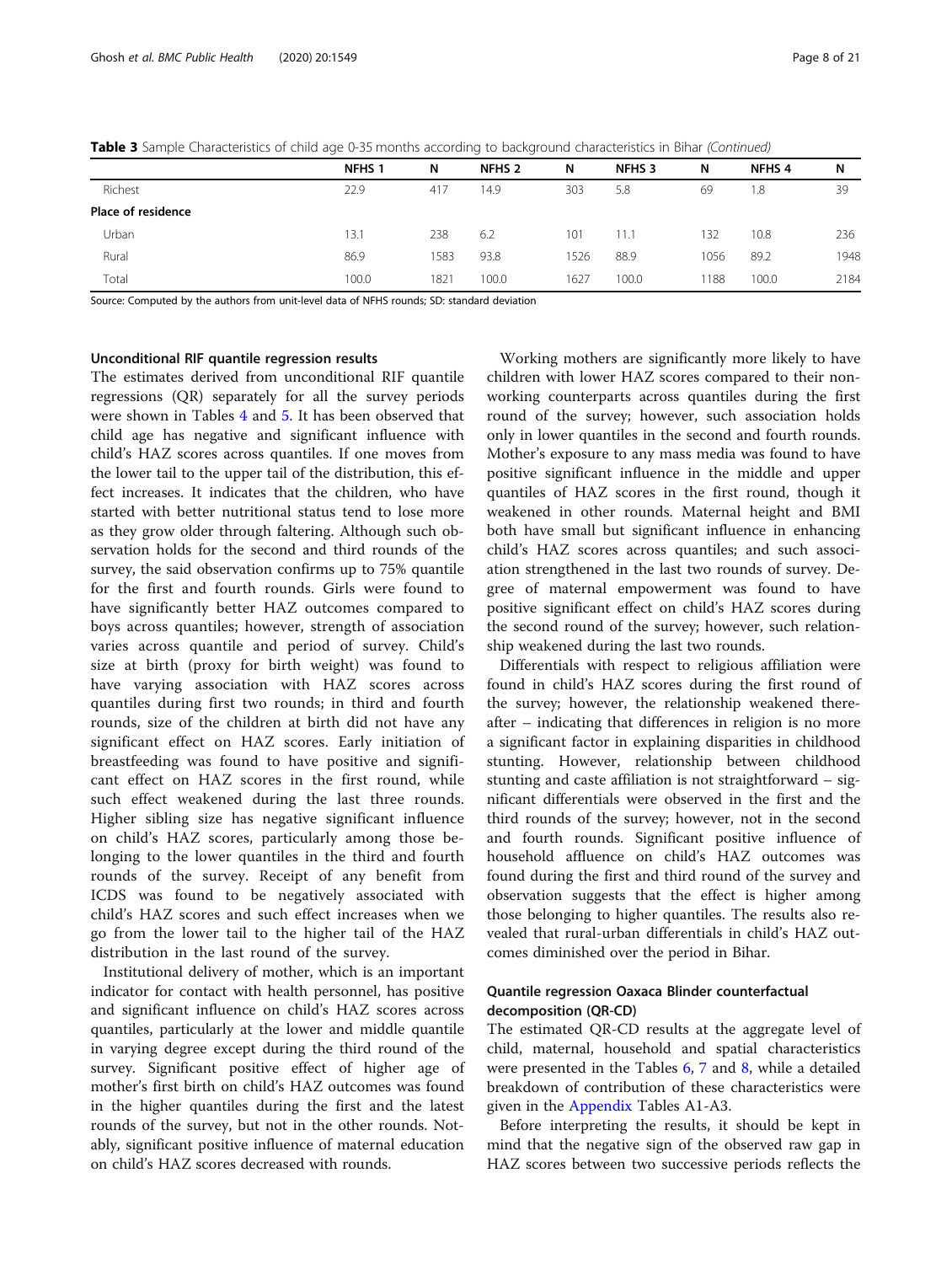<span id="page-8-0"></span>Table 4 Unconditional Re-centred Influence Function (RIF) quantile regression results for NFHS 1 (1992-93) and NFHS 2 (1998-99) in Bihar

|                                 | NFHS <sub>1</sub> |             |             |             |             | NFHS <sub>2</sub>    |                     |                        |                        |                       |
|---------------------------------|-------------------|-------------|-------------|-------------|-------------|----------------------|---------------------|------------------------|------------------------|-----------------------|
|                                 | 10                | 25          | 50          | 75          | 90          | 10                   | 25                  | 50                     | 75                     | 90                    |
| Age of Child                    | $-0.073***$       | $-0.103***$ | $-0.171***$ | $-0.173***$ | $-0.086***$ | 0.025                | $-0.104*$           | $-0.237***$            | $-0.303***$            | $-0.419**$            |
|                                 | (0.006)           | (0.0078)    | (0.006)     | (0.007)     | (0.012)     | (0.062)              | (0.055)             | (0.060)                | (0.085)                | (0.195)               |
| Age <sup>2</sup>                | $0.001***$        | $0.001***$  | $0.003***$  | $0.003***$  | $0.001***$  | $-0.003$             | 0.000               | $0.004***$             | $0.006***$             | $0.010*$              |
|                                 | (0.0002)          | (0.0002)    | (0.0002)    | (0.0002)    | (0.0003)    | (0.002)              | (0.002)             | (0.002)                | (0.002)                | (0.005)               |
| Female                          | $0.234***$        | $0.306***$  | $0.344***$  | $0.367***$  | $0.578***$  | 0.442                | $0.625***$          | 1.089***               | 0.412                  | 0.480                 |
|                                 | (0.035)           | (0.040)     | (0.032)     | (0.034)     | (0.054)     | (0.289)              | (0.305)             | (0.348)                | (0.422)                | (0.842)               |
| <b>Birth Size</b>               |                   |             |             |             |             |                      |                     |                        |                        |                       |
| Normal                          |                   |             |             |             |             |                      |                     |                        |                        |                       |
| Average and above               | 0.054             | $-0.102$    | 0.077       | $0.485***$  | $0.332***$  | 0.218                | 0.580               | $0.833*$               | 0.944                  | 2.332                 |
|                                 | (0.054)           | (0.065)     | (0.050)     | (0.060)     | (0.095)     | (0.404)              | (0.500)             | (0.451)                | (0.652)                | (1.472)               |
| Small                           | $-0.185***$       | $-0.003$    | 0.066       | 0.002       | 0.088       | $-0.505$             | 0.416               | 0.476                  | $1.127*$               | $-0.291$              |
|                                 | (0.049)           | (0.054)     | (0.044)     | (0.047)     | 0.074)      | (0.518)              | (0.404)             | (0.465)                | (0.642)                | (1.111)               |
| Early Breastfeeding (Yes)       | $0.820***$        | $1.063***$  | $0.447***$  | $0.422***$  | $-0.242$    | $-1.281$             | $-1.137$            | $-0.117$               | $-0.064$               | $-2.467**$            |
|                                 | (0.035)           | (0.095)     | (0.127)     | (0.142)     | (0.192)     | (0.927)              | (0.787)             | (0.783)                | (1.228)                | (1.091)               |
| No. of Siblings                 | $-0.003$          | 0.007       | $-0.017*$   | $-0.013$    | $0.036**$   | $-0.089$             | $-0.014$            | 0.109                  | 0.146                  | 0.158                 |
|                                 | (0.010)           | (0.012)     | (0.009)     | (0.010)     | (0.016)     | (0.126)              | (0.095)             | (0.100)                | (0.116)                | (0.211)               |
| <b>Mother's Characteristics</b> |                   |             |             |             |             |                      |                     |                        |                        |                       |
| Institutional Delivery (yes)    | $0.398***$        | $0.888***$  | $0.398***$  | $0.135***$  | $-0.192**$  | 0.472                | $1.680***$          | $2.231***$             | 1.943                  | 4.823                 |
|                                 | (0.054)           | (0.066)     | (0.061)     | (0.065)     | (0.094)     | (0.579)              | (0.611)             | (0.956)                | (1.298)                | (3.050)               |
| Age of mother at first birth    | $-0.021***$       | 0.005       | $-0.004$    | $0.020***$  | $0.051***$  | 0.061                | 0.018               | 0.045                  | 0.000                  | $-0.006$              |
|                                 | (0.005)           | (0.007)     | (0.006)     | (0.007)     | (0.011)     | (0.063)              | (0.063)             | (0.063)                | (0.072)                | (0.159)               |
| BMI of mother                   |                   |             |             |             |             | 0.000<br>(0.0004)    | 0.000<br>(0.0004)   | $0.001***$<br>(0.0003) | 0.001<br>(0.0008)      | 0.003<br>(0.002)      |
| Mother's anaemia                |                   |             |             |             |             |                      |                     |                        |                        |                       |
| Yes                             |                   |             |             |             |             | 0.258<br>(0.368)     | $-0.274$<br>(0.373) | $-0.998***$<br>(0.384) | $-1.256***$<br>(0.469) | $-2.049**$<br>(0.903) |
| Mother's height                 |                   |             |             |             |             | $0.006**$<br>(0.003) | 0.003<br>(0.003)    | $0.005*$<br>(0.003)    | $0.006*$<br>(0.004)    | $-0.003$<br>(0.008)   |
| Mother's Education              | $0.019***$        | 0.003       | $0.025***$  | $0.030***$  | $0.025**$   | $-0.003$             | $-0.047$            | $-0.100$               | $-0.187**$             | $-0.213$              |
|                                 | (0.005)           | (0.007)     | (0.006)     | (0.007)     | (0.010)     | (0.084)              | (0.097)             | (0.089)                | (0.075)                | (0.201)               |
| Working mother                  | $-0.228***$       | $-0.551***$ | $-0.371***$ | $-0.240***$ | $-0.357***$ | $-1.16***$           | $-1.52***$          | $-0.868$               | $-0.331$               | 0.354                 |
|                                 | (0.048)           | (0.054)     | (0.040)     | (0.041)     | (0.062)     | (0.568)              | (0.553)             | (1.089)                | (1.132)                | (3.189)               |
| Empowerment                     |                   |             |             |             |             | $-0.096$<br>(0.141)  | 0.019<br>(0.128)    | $-0.252**$<br>(0.103)  | $-0.193$<br>(0.129)    | $-0.316$<br>(0.239)   |
| Media exposure                  | $-0.016$          | 0.011       | $0.157***$  | $0.172***$  | $0.241***$  | 0.020                | $-0.247$            | $-0.341$               | $-0.394$               | $-1.629*$             |
|                                 | (0.030)           | (0.033)     | (0.028)     | (0.034)     | (0.053)     | (0.281)              | (0.484)             | (0.440)                | (0.458)                | (0.927)               |
| Religion                        |                   |             |             |             |             |                      |                     |                        |                        |                       |
| Hindu                           |                   |             |             |             |             |                      |                     |                        |                        |                       |
| Muslim/Others                   | $-0.115***$       | $-0.141***$ | $-0.073*$   | $-0.115***$ | 0.075       | $-0.468$             | 0.481               | 0.912                  | 0.802                  | 2.375                 |
|                                 | (0.045)           | (0.052)     | (0.042)     | (0.043)     | (0.068)     | (0.585)              | (0.501)             | (0.619)                | (0.765)                | (1.774)               |
| Caste                           |                   |             |             |             |             |                      |                     |                        |                        |                       |
| SC                              |                   |             |             |             |             |                      |                     |                        |                        |                       |
| ST                              | $0.480***$        | $1.018***$  | $0.360***$  | $0.179***$  | $-0.435***$ | 0.126                | $-1.027$            | $-0.097$               | 0.325                  | 0.369                 |
|                                 | (0.085)           | (0.098)     | (0.077)     | (0.082)     | (0.138)     | (1.215)              | (0.831)             | (0.830)                | (1.132)                | (2.086)               |
| Others                          | $0.355***$        | $0.765***$  | $0.168***$  | $-0.095$    | $-0.533***$ | 0.030                | $-0.637*$           | $-0.100$               | $-0.249$               | 0.407                 |
|                                 | (0.070)           | (0.077)     | (0.057)     | (0.063)     | (0.138)     | (0.361)              | (0.353)             | (0.371)                | (0.447)                | (0.871)               |
| Wealth index                    | $-0.004$          | $0.137***$  | $0.086***$  | $0.053***$  | $0.193***$  | $-0.028$             | $-0.192$            | $-0.053$               | $-0.008$               | $-0.086$              |
|                                 | (0.018)           | (0.020)     | (0.017)     | (0.018)     | (0.030)     | (0.210)              | (0.199)             | (0.189)                | (0.241)                | (0.475)               |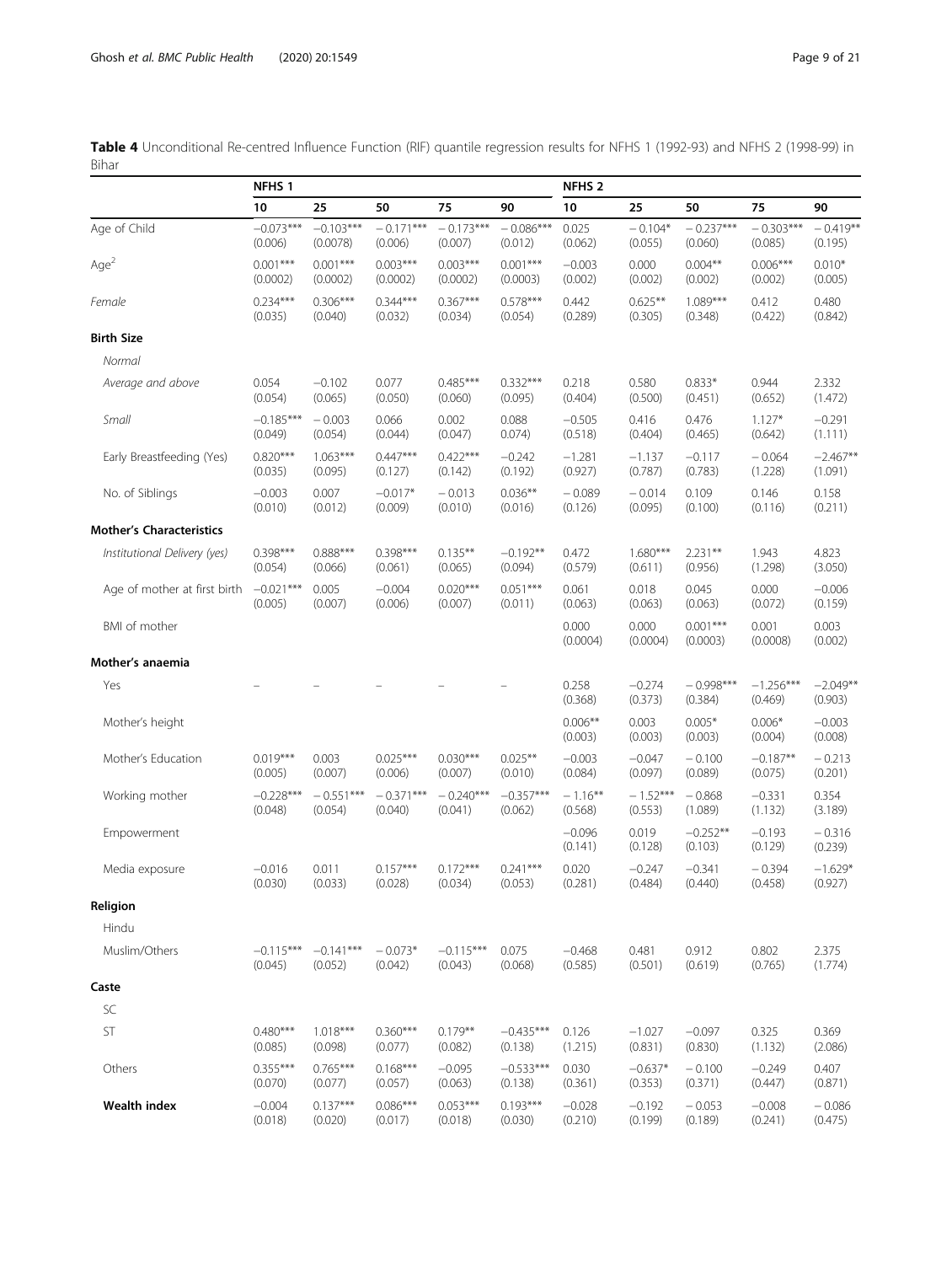|                    | NFHS <sub>1</sub>      |                       |                        |                        |                     | NFHS <sub>2</sub>       |                     |                         |                       |                     |
|--------------------|------------------------|-----------------------|------------------------|------------------------|---------------------|-------------------------|---------------------|-------------------------|-----------------------|---------------------|
|                    | 10                     | 25                    | 50                     | 75                     | 90                  | 10                      | 25                  | 50                      | 75                    | 90                  |
| Place of residence |                        |                       |                        |                        |                     |                         |                     |                         |                       |                     |
| Urban              |                        |                       |                        |                        |                     |                         |                     |                         |                       |                     |
| Rural              | $0.241***$<br>(0.061)  | $0.523***$<br>(0.068) | 0.027<br>(0.055)       | $-0.282***$<br>(0.065) | $-0.131$<br>(0.099) | $-1.262*$<br>(0.723)    | 0.304<br>0.984)     | $1.695*$<br>(0.923)     | 0.144<br>(1.139)      | $-1.302$<br>(2.430) |
| Constant           | $-4.321***$<br>(0.145) | $-3.87***$<br>(0.166) | $-1.037***$<br>(0.138) | $0.336**$<br>(0.162)   | 0.426<br>(0.278)    | $-11.677***$<br>(4.289) | $-6.495$<br>(4.362) | $-12.044***$<br>(4.633) | $-10.286*$<br>(5.978) | 2.286<br>(12.925)   |
| R square           | 0.0423                 | 0.0938                | 0.1361                 | 0.1318                 | 0.0456              | 0.211                   | 0.247               | 0.3207                  | 0.2267                | 0.174               |
| Adj. R square      | 0.0414                 | 0.0929                | 0.1352                 | 0.131                  | 0.0446              | 0.127                   | 0.167               | 0.2482                  | 0.1443                | 0.0859              |

Table 4 Unconditional Re-centred Influence Function (RIF) quantile regression results for NFHS 1 (1992-93) and NFHS 2 (1998-99) in Bihar (Continued)

\*\*\*p < 0.001; \*\*p < 0.01; \*p < 0.05; Source: Computed by the authors from unit-level data of NFHS 1 and NFHS 2; Values in parenthesis are standard errors

fact that raw HAZ scores of the later period were lower than the previous period in all quantiles, except at the highest quantile between the second and third rounds. Further, it must be recognized that the direction of effect of the contribution of characteristics as shown in the Tables  $6$ , [7](#page-12-0) and  $8$  – negative figures implies a contribution to increase in the disparity in HAZ scores over time, while positive figures shows a contribution to *diminish* it over the periods. A careful look at these tables reveals certain patterns of covariate effects and coefficient effects across quantiles and over the periods.

It may be observed that between the periods 1992-93 and 1998-99 covariate (or endowments) effects contributed significantly to enhance disparities in child HAZ outcomes, at the 10th, 50th and 75th quantiles, while coefficient (returns to endowments) effects dominated over covariate effects in enhancing disparities in child's HAZ outcomes at 90th quantile (see Table [6](#page-11-0)). Lower panel of the Table [6](#page-11-0) suggests that child endowments alone contributed 36.5% at 90th quantile to 270.8% at 25th quantile in explaining disparities in child's HAZ outcomes. Effect of mother's characteristics (or mother's endowments) in explaining such disparities was found to be relatively small and varies between − 8.8% at 90th quantile to 38.4% at 25th quantile, while effects of household characteristics reduced covariate effects, particularly at 10th and 25th quantiles.

Notwithstanding, the directions of covariate and coefficient effects reversed significantly between the periods 1998-99 and 2005-06 as well as between 2005-06 and 2015-16 (see Tables [7](#page-12-0) and [8\)](#page-13-0). During both the periods, coefficient effects (or returns to endowments) significantly surpassed covariate effects (or endowments) in most quantiles except the bottom quantile. Between 1998-99 and 2005-06, coefficient effects enhanced disparities in child's HAZ outcomes by 89–254.5% between 25th and 75th quantiles (Table [7](#page-12-0)), while such effects vary between 117 and 168.7% between the same quantile between 2005-06 and 2015-16 (Table [8](#page-13-0)). Additionally, between the said periods, coefficient effects enhanced disparities in child's HAZ outcomes even at the 90th quantile. The lower panels of the Tables [7](#page-12-0) and [8](#page-13-0) revealed that between 1998-99 and 2015-16, coefficient effects of child characteristics significantly increased disparities across quantiles, while the said effects of mother's characteristics have tried to reduce it except at 25th and 50th quantiles. Further, coefficient effects of the household attributes have tried to increase disparities in HAZ outcomes significantly at 25th and 75th quantiles between 1998- 99 and 2005-06, and at 10th and 50th quantiles between 2005-06 and 2015-16. Additionally, during the last period, positive and significant covariate effects were observed at the higher tails of HAZ distribution.

If covariate effects and coefficient effects of different attributes are looked at in more disaggregated manner during the study period (as given in the [Appendix](#page-14-0) A1- A3), it may be found that these effects vary across quantiles, periods and nature of endowment. For example, delivery in institutions was found to have significant effect in enhancing disparities, particularly at lower tails of the HAZ distribution between 1992-93 and 1998-99 ([Appendix](#page-14-0) Table A1). Coefficient effects of mother's height and BMI, and media exposure have tried to reduce disparities across quantiles between 1998-99 and 2005-06 ([Appendix](#page-14-0) Table A2). During the same period, covariate effect of institutional delivery has contributed significantly in increasing disparities. Between 2005-06 and 2015-16, both covariate and coefficient effects of the receipt of ICDS services were found to be significantly associated with the reduction of HAZ disparities among children ([Appendix](#page-14-0) Table A3). The same table also reveals that between 2005-06 and 2015-16, both covariate and coefficient effects have contributed in enhancing disparities in childhood stunting among ST children, who are placed at the lower and middle HAZ quantiles compared to the children from other caste groups.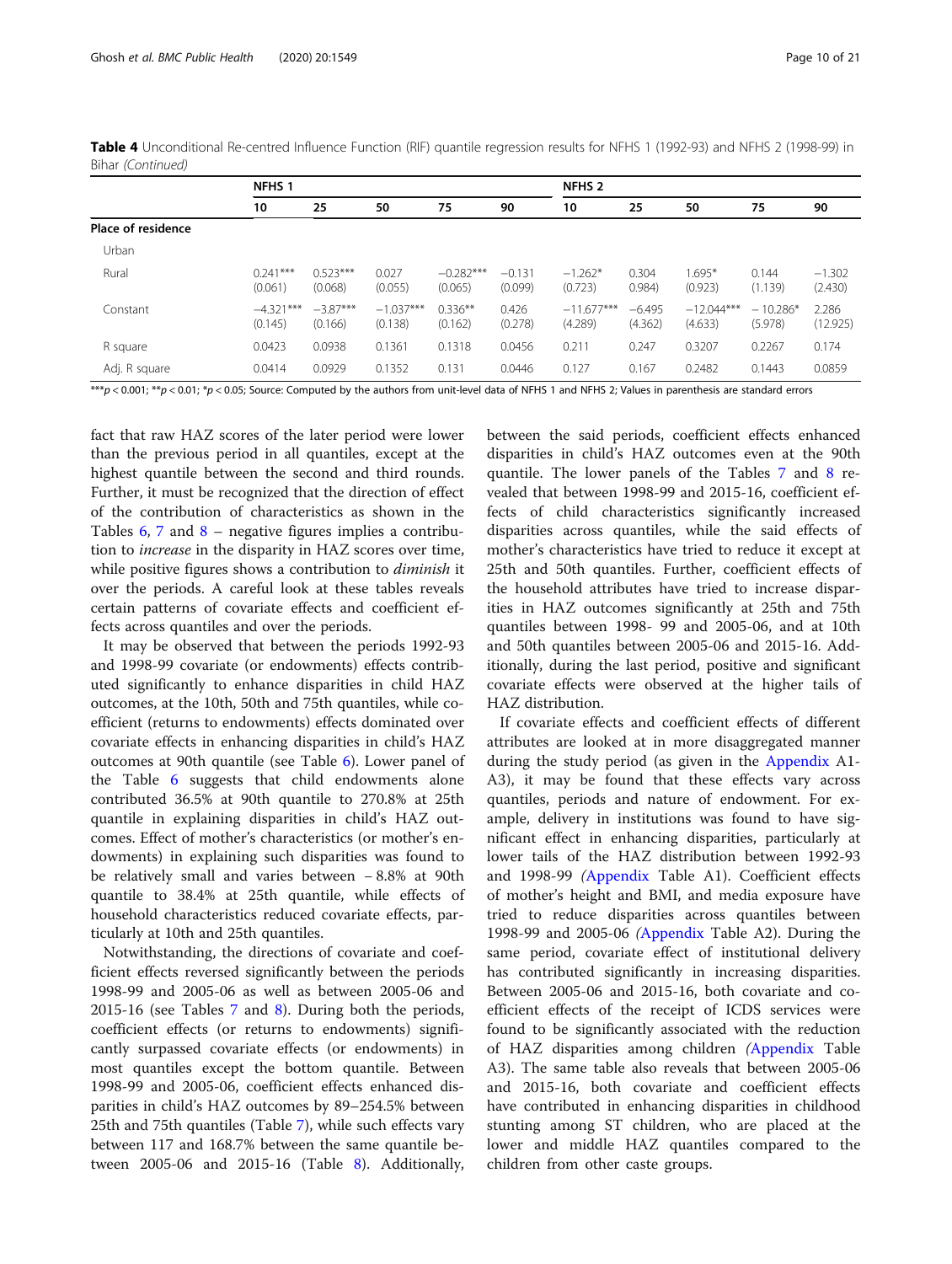<span id="page-10-0"></span>Table 5 Unconditional Re-centred Influence Function (RIF) quantile regression results for NFHS 3 (2005-06) and NFHS 4 (2015-16) in Bihar

|                                 | NFHS <sub>3</sub><br>NFHS <sub>4</sub> |                        |                       |                                                   |                        |                        |                       |                       |                      |                       |
|---------------------------------|----------------------------------------|------------------------|-----------------------|---------------------------------------------------|------------------------|------------------------|-----------------------|-----------------------|----------------------|-----------------------|
|                                 | 10                                     | 25                     | 50                    | 75                                                | 90                     | 10                     | 25                    | 50                    | 75                   | 90                    |
| Age of Child                    | $-0.021$<br>(0.038)                    | $-0.100***$<br>(0.024) | $0.148***$<br>(0.022) | $\overline{\phantom{0}}$<br>$0.153***$<br>(0.032) | $-0.215***$<br>(0.040) | $-0.095***$<br>(0.025) | $0.106***$<br>(0.020) | $0.171***$<br>(0.020) | $0.197***$<br>(.030) | $0.124***$<br>(0.037) |
| Age2                            | $-0.001$                               | $0.001*$               | $0.002***$            | $0.002**$                                         | $0.004***$             | $0.002***$             | $0.002***$            | $0.003***$            | $0.004***$           | $0.002**$             |
|                                 | (0.001)                                | (0.0007)               | (0.0006)              | (.0008)                                           | (0.001)                | (0.0007)               | (0.0006)              | (0.0005)              | (0.0008)             | (0.0009)              |
| Female                          | 0.172                                  | $-0.02$                | 0.024                 | 0.139                                             | 0.177                  | $0.355***$             | $0.237**$             | $0.167*$              | 0.065                | 0.193                 |
|                                 | (0.183)                                | (0.126)                | (0.114)               | (0.150)                                           | (0.172)                | (0.127)                | (0.103)               | (0.100)               | (0.140)              | (0.174)               |
| <b>Birth Size</b>               |                                        |                        |                       |                                                   |                        |                        |                       |                       |                      |                       |
| Normal                          |                                        |                        |                       |                                                   |                        |                        |                       |                       |                      |                       |
| Average and above               | 0.064                                  | 0.037                  | 0.089                 | 0.276                                             | $-0.007$               | 0.109                  | 0.142                 | 0.189                 | 0.237                | 0.226                 |
|                                 | (0.209)                                | (0.147)                | (0.132)               | (0.175)                                           | (0.193)                | (0.150)                | (0.163)               | (0.135)               | (0.201)              | (0.259)               |
| Small                           | $-0.227$                               | $-0.102$               | $-0.187$              | $-0.109$                                          | $-0.106$               | $-0.256$               | $-0.245$              | $-0.203$              | 0.166                | 0.432                 |
|                                 | (0.248)                                | (0.166)                | (0.149)               | (0.195)                                           | (0.222)                | (0.218)                | (0.106)               | (0.149)               | (0.215)              | (0.307)               |
| Early Breastfeeding (yes)       | 0.538                                  | $0.715***$             | 0.326                 | 0.449                                             | 0.102                  | 0.105                  | $-0.017$              | 0.049                 | 0.038                | 0.047                 |
|                                 | (0.484)                                | (0.336)                | (0.371)               | (.434)                                            | (0.484)                | (0.127)                | (0.041)               | (0.104)               | (0.147)              | (0.186)               |
| No. of Siblings                 | $-0.112**$                             | $-0.075**$             | $-0.052*$             | $-0.013$                                          | 0.012                  | $-0.117**$             | $-0.039$              | 0.025                 | $-0.018$             | $-0.036$              |
|                                 | (0.055)                                | (0.035)                | (0.031)               | (.041)                                            | (0.047)                | (0.054)                | (0.106)               | (0.038)               | (0.051)              | (0.071)               |
| Benefitted ICDS services        | $-0.187$                               | $-0.150$               | 0.156                 | 0.158                                             | 0.362                  | $-0.069$               | $-0.245**$            | $-0.259**$            | $-0.183$             | $0.619***$            |
| (yes)                           | (0.388)                                | (0.251)                | (0.205)               | (.275)                                            | (0.362)                | (0.128)                | (0.106)               | (0.107)               | (0.150)              | (0.199)               |
| <b>Mother's Characteristics</b> |                                        |                        |                       |                                                   |                        |                        |                       |                       |                      |                       |
| Institutional Delivery          | $-0.206$                               | $-0.224$               | $-0.085$              | $-0.016$                                          | $-0.235$               | 0.090                  | $0.224*$              | $-0.098$              | $-0.235$             | $-0.041$              |
|                                 | (0.261)                                | (0.171)                | (.1490)               | (.204)                                            | (0.230)                | (0.148)                | (0.122)               | (0.114)               | (0.168)              | (0.210)               |
| Age of mother at first birth    | $-0.022$                               | $-0.009$               | 0.009                 | $-0.017$                                          | 0.004                  | 0.000                  | 0.000                 | 0.005                 | 0.009                | $0.066***$            |
|                                 | (0.035)                                | (0.024)                | (0.021)               | (.029)                                            | (0.035)                | (0.019)                | (0.017)               | (0.016)               | (0.021)              | (0.028)               |
| BMI of mother                   | $0.001*$                               | $0.001***$             | $0.001***$            | $0.001***$                                        | $0.001***$             | $0.001***$             | $0.000***$            | $0.001***$            | 0.000                | 0.000                 |
|                                 | (0.0004)                               | (0.0002)               | (0.0002)              | (.0003)                                           | (0.0003)               | (0.0002)               | (0.000)               | (0.0001)              | (0.0002)             | (0.0003)              |
| Mother's anaemia                |                                        |                        |                       |                                                   |                        |                        |                       |                       |                      |                       |
| Yes                             | $-0.275$                               | $-0.292**$             | $-0.120$              | $-0.171$                                          | $-0.088$               | $-0.200$               | 0.007                 | 0.118                 | $-0.047$             | $-0.027$              |
|                                 | (0.205)                                | (0.143)                | (0.130)               | (.170)                                            | (0.196)                | (0.130)                | (0.109)               | (0.106)               | (0.146)              | (0.178)               |
| Mother's height                 | $0.004**$                              | $0.006***$             | $0.005***$            | $0.005***$                                        | $0.008***$             | $0.006***$             | $0.004***$            | $0.006***$            | $0.006***$           | $0.005***$            |
|                                 | (0.001)                                | (0.001)                | (0.001)               | (.001)                                            | (0.001)                | (0.001)                | (0.001)               | (0.001)               | (0.001)              | (0.001)               |
| Mother's Education              | 0.017                                  | 0.019                  | 0.025                 | 0.045                                             | 0.014                  | 0.025                  | 0.014                 | 0.015                 | $-0.033*$            | 0.001                 |
|                                 | (0.028)                                | (0.019)                | (0.019)               | (.028)                                            | (0.033)                | (0.015)                | (0.013)               | (0.013)               | (0.018)              | (0.024)               |
| Working mother                  | 0.283                                  | 0.199                  | $-0.125$              | $-0.084$                                          | $0.38*$                | $-0.241$               | $-0.316*$             | $-0.051$              | $-0.210$             | 0.231                 |
|                                 | (0.281)                                | (0.183)                | (0.152)               | (.196)                                            | (0.206)                | (0.198)                | (0.162)               | (0.159)               | (0.233)              | (0.253)               |
| Empowerment                     | $-0.097$                               | $-0.073$               | 0.011                 | 0.059                                             | 0.011                  | 0.003                  | 0.007                 | 0.036                 | 0.037                | 0.081                 |
|                                 | (0.067)                                | (0.048)                | (0.046)               | (.061)                                            | (0.070)                | (0.047)                | (0.109)               | (0.037)               | (0.053)              | (0.064)               |
| media exposure                  | 0.090                                  | 0.148                  | 0.131                 | $-0.037$                                          | $-0.162$               | $-0.033$               | $-0.019$              | $-0.005$              | 0.034                | 0.001                 |
|                                 | (0.215)                                | (0.147)                | (0.131)               | (.167)                                            | (0.176)                | (0.043)                | (0.034)               | (0.033)               | (0.046)              | (0.060)               |
| Religion                        |                                        |                        |                       |                                                   |                        |                        |                       |                       |                      |                       |
| Hindu                           |                                        |                        |                       |                                                   |                        |                        |                       |                       |                      |                       |
| Muslim/Others                   | 0.187                                  | $-0.015$               | 0.108                 | 0.286                                             | $-0.290$               | 0.035                  | $-0.099$              | $-0.118$              | $-0.407**$           | $-0.409$              |
|                                 | (0.245)                                | (0.170)                | (0.157)               | (.216)                                            | (0.209)                | (0.162)                | (0.145)               | (0.141)               | (0.193)              | (0.253)               |
| Caste                           |                                        |                        |                       |                                                   |                        |                        |                       |                       |                      |                       |
| SC                              |                                        |                        |                       |                                                   |                        |                        |                       |                       |                      |                       |
| ST                              | $1.489***$                             | 0.427                  | 0.149                 | $-0.094$                                          | $-0.429$               | 0.249                  | 0.023                 | 0.087                 | $-0.065$             | $-0.029$              |
|                                 | (0.494)                                | (0.898)                | (0.707)               | (1.048)                                           | (0.411)                | (0.170)                | (0.130)               | (0.120)               | (0.174)              | (0.221)               |
| Others                          | 0.069                                  | 0.259                  | $0.319**$             | $0.529***$                                        | $0.309*$               | 0.305                  | 0.146                 | $0.369**$             | 0.160                | $-0.041$              |
|                                 | (0.275)                                | (0.186)                | (0.160)               | (.179)                                            | (0.181)                | (0.212)                | (0.183)               | (0.182)               | (0.258)              | (0.329)               |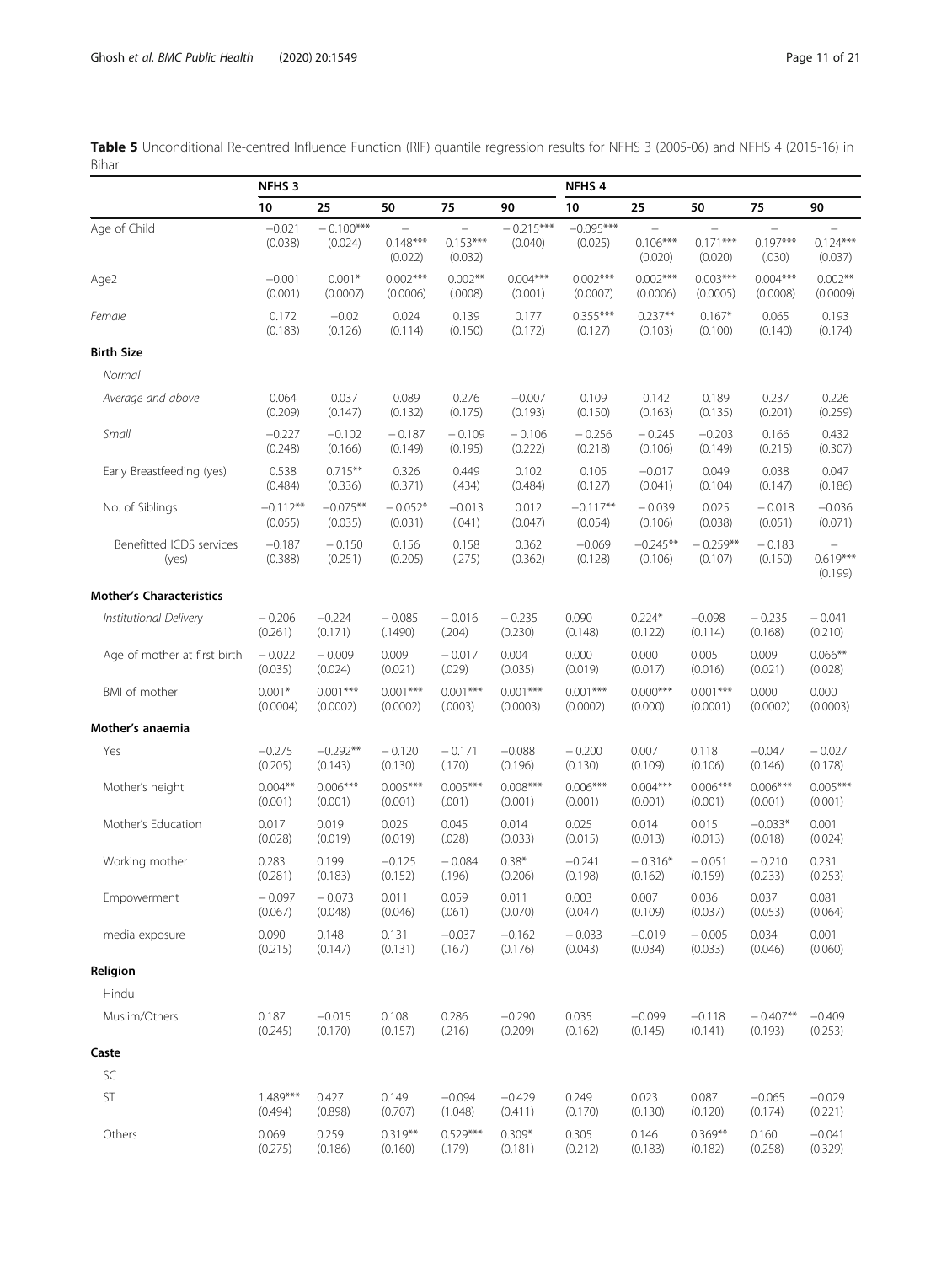|                     | NFHS <sub>3</sub>      |                         |                        |                        |                         | NFHS <sub>4</sub>                                |                        |                                                 |                        |                        |
|---------------------|------------------------|-------------------------|------------------------|------------------------|-------------------------|--------------------------------------------------|------------------------|-------------------------------------------------|------------------------|------------------------|
|                     | 10                     | 25                      | 50                     | 75                     | 90                      | 10                                               | 25                     | 50                                              | 75                     | 90                     |
| <b>Wealth index</b> | $0.000**$<br>(0.000)   | $0.000**$<br>(0.000)    | $0.000**$<br>(0.000)   | $0.000**$<br>(0.000)   | 0.000<br>(0.000)        | 0.000<br>(0.000)                                 | 0.000<br>(0.000)       | $0.000**$<br>(0.000)                            | $0.000**$<br>(0.000)   | 0.000<br>(0.000)       |
| Place of residence  |                        |                         |                        |                        |                         |                                                  |                        |                                                 |                        |                        |
| Urban               |                        |                         |                        |                        |                         |                                                  |                        |                                                 |                        |                        |
| Rural               | 0.207<br>(0.197)       | 0.023<br>(0.136)        | 0.006<br>(0.138)       | 0.265<br>(.1940)       | 0.085<br>(0.224)        | $-0.177$<br>(0.194)                              | $-0.089$<br>(0.170)    | $-0.132$<br>(0.170)                             | $-0.173$<br>(0.250)    | 0.101<br>(0.297)       |
| Constant            | $-9.868***$<br>(3.174) | $-12.311***$<br>(1.948) | $-9.598***$<br>(1.762) | $-9.526***$<br>(2.390) | $-11.783***$<br>(2.836) | $\overline{\phantom{0}}$<br>12.537***<br>(2.092) | $-8.243***$<br>(1.664) | $\overline{\phantom{0}}$<br>9.426***<br>(1.656) | $-7.241***$<br>(1.983) | $-6.973***$<br>(2.338) |
| R square            | 0.090                  | 0.171                   | 0.209                  | 0.176                  | 0.124                   | 0.061                                            | 0.094                  | 0.177                                           | 0.115                  | 0.062                  |
| Adj. R square       | 0.072                  | 0.155                   | 0.193                  | 0.159                  | 0.107                   | 0.049                                            | 0.083                  | 0.167                                           | 0.104                  | 0.050                  |

<span id="page-11-0"></span>Table 5 Unconditional Re-centred Influence Function (RIF) quantile regression results for NFHS 3 (2005-06) and NFHS 4 (2015-16) in Bihar (Continued)

 $***p$  < 0.001;  $**p$  < 0.01;  $*p$  < 0.05; Source: Computed by the authors from unit-level data of NFHS 3 and NFHS 4; Values in parenthesis are standard errors

# Table 6 Oaxaca Blinder decomposition of HAZ scores of NFHS 1 and NFHS 2 in Bihar

|                                |                  | 10          |             | 25          |          | 50                        |           | 75          |            | 90          |  |
|--------------------------------|------------------|-------------|-------------|-------------|----------|---------------------------|-----------|-------------|------------|-------------|--|
| NFHS 1 HAZ score               |                  | $-4.935***$ |             | $-3.870***$ |          | $-2.511***$               |           | $-1.160***$ |            | 0.098       |  |
| NFHS 2 HAZ score               |                  | $-4.812***$ |             | $-3.659***$ |          | $-2.339***$               |           | $-0.930***$ |            | $0.455***$  |  |
| Observed Raw gap in HAZ scores |                  | $-0.124$    |             | $-0.211***$ |          | $-0.172**$                |           | $-0.230**$  |            | $-0.358***$ |  |
| Covariate effect               |                  | $-0.059*$   |             | $-0.050$    |          | $-0.108**$                |           | $-0.114***$ |            | $-0.106$    |  |
| (% contribution)               |                  | 47.7        |             | 23.7        |          | 62.9                      |           | 49.6        |            | 29.7        |  |
| Coefficient Effect             |                  | $-0.065$    |             | $-0.161$    |          | $-0.064$                  |           | $-0.116$    |            | $-0.251*$   |  |
| (%contribution)                |                  | 52.3        |             | 76.3        |          |                           | 37.1      |             |            | 70.3        |  |
|                                | Covariate effect |             |             |             |          | <b>Coefficient effect</b> |           |             |            |             |  |
|                                | 10               | 25          | 50          | 75          | 90       | 10                        | 25        | 50          | 75         | 90          |  |
| Aggregate effect               | $-0.059*$        | $-0.050$    | $-0.108**$  | $-0.114***$ | $-0.106$ | $-0.065$                  | $-0.161*$ | $-0.064$    | $-0.116$   | $-0.251*$   |  |
| Child Characteristics          | $-0.193***$      | $-0.260***$ | $-0.261***$ | $-0.255***$ | $-0.088$ | 0.389                     | 0.195     | 0.134       | $-0.818**$ | 0.342       |  |
| (9/6)                          | 142.1            | 270.8       | 112.7       | 95.6        | 36.5     | $-949.8$                  | $-263.9$  | $-192.1$    | 534.7      | $-559.9$    |  |
| Mother's Characteristics       | $-0.032**$       | $-0.037**$  | $-0.033*$   | $-0.010$    | 0.021    | $-0.204$                  | $-0.240$  | $-0.116$    | 0.117      | $-0.067$    |  |
| (% )                           | 23.6             | 38.4        | 14.1        | 3.6         | $-8.8$   | 498.0                     | 324.5     | 166.3       | $-76.4$    | 110.1       |  |
| Household's Characteristics    | $0.105*$         | $0.235***$  | 0.064       | $-0.021$    | $-0.186$ | $-0.102$                  | $-0.059$  | $-0.162$    | $-0.021$   | 0.126       |  |
| (9/6)                          | $-77.5$          | $-244.6$    | $-27.4$     | 7.8         | 77.2     | 247.9                     | 79.6      | 231.6       | 13.6       | $-206.4$    |  |
| Spatial Characteristics        | $-0.016$         | $-0.034**$  | $-0.002$    | 0.019       | 0.012    | 0.419                     | $-0.110$  | $-0.184$    | $-0.081$   | $-0.631$    |  |
| (% )                           | 11.9             | 35.8        | 0.9         | $-7.1$      | $-4.8$   | $-1022.3$                 | 148.0     | 262.3       | 52.9       | 1033.8      |  |
| Constant                       |                  |             |             |             |          | $-0.543$                  | 0.139     | 0.258       | 0.649      | 0.169       |  |
| Residuals                      | 0.077            | 0.047       | 0.124       | 0.153       | 0.135    | $-0.024$                  | $-0.087$  | 0.006       | 0.037      | $-0.19$     |  |
| Total                          | $-0.136$         | $-0.096$    | $-0.232**$  | $-0.267***$ | $-0.241$ | $-0.041$                  | $-0.074$  | $-0.07$     | $-0.153$   | $-0.061$    |  |

 $***p < 0.001; **p < 0.01; *p < 0.05$ ; Source: Computed by the authors from unit-level data of NFHS 1 and NFHS 2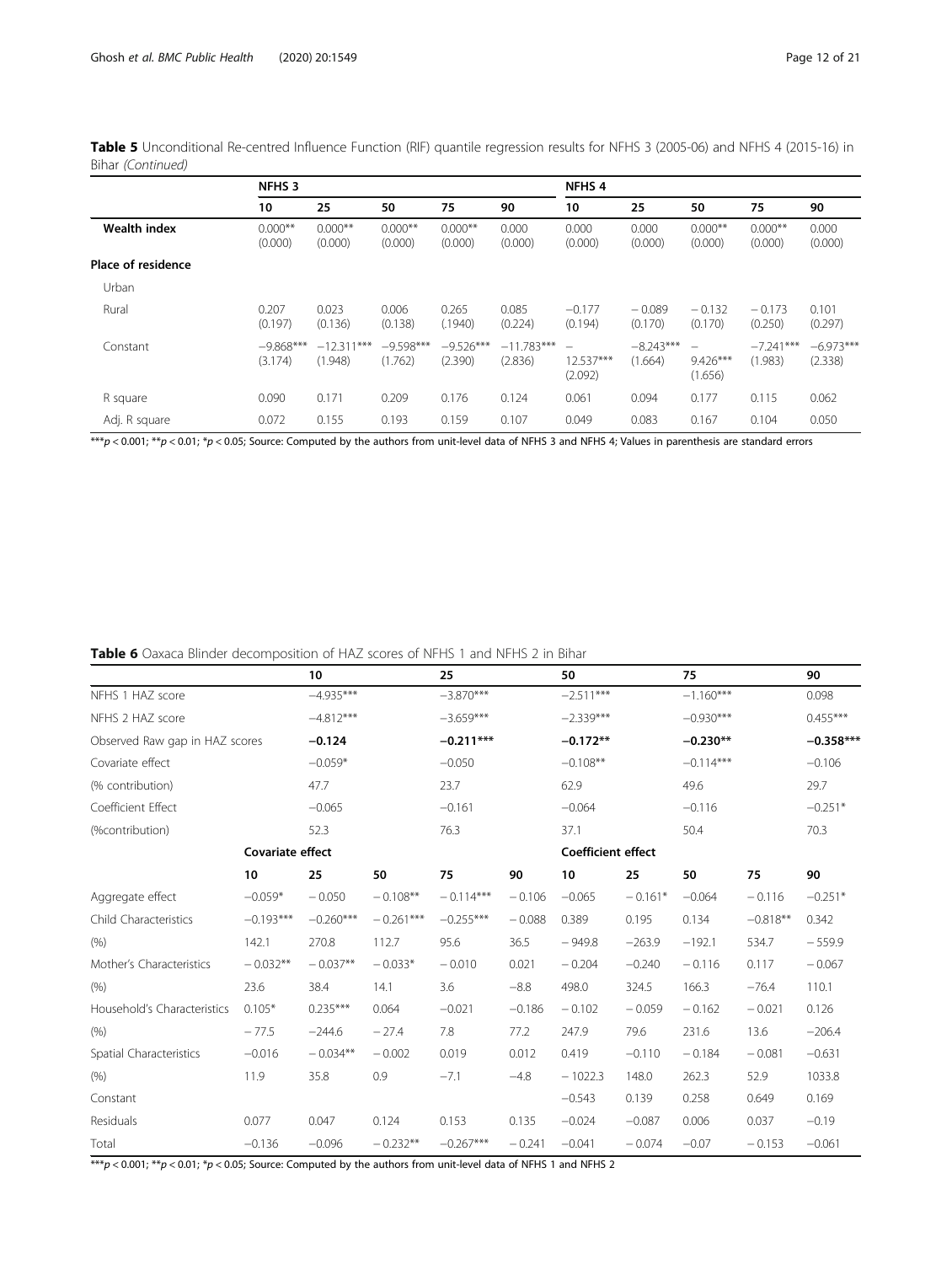|                                |                         | 10          |          | 25          |             | 50                        |              | 75          |             | 90           |
|--------------------------------|-------------------------|-------------|----------|-------------|-------------|---------------------------|--------------|-------------|-------------|--------------|
| NFHS 2 HAZ score               |                         | $-5.036***$ |          | $-4.043***$ |             | $-2.908***$               |              | $-1.294***$ |             | 0.474        |
| NFHS 3 HAZ score               |                         | $-4.064***$ |          | $-3.027***$ |             | $-1.983***$               |              | $-0.854***$ |             | 0.153        |
| Observed Raw gap in HAZ scores |                         | $-0.972***$ |          | $-1.016***$ |             | $-0.925***$               |              | $-0.440*$   |             | 0.321        |
| Covariate effect               |                         | $-0.384$    |          | $-0.112$    |             | 0.393                     |              | 0.68        |             | 0.991        |
| (% contribution)               |                         | 39.5        |          | 11          |             | $-42.5$                   |              | $-154.5$    |             | 309.3        |
| Coefficient Effect             |                         | $-0.588$    |          | $-0.905**$  |             | $-1.317***$               |              | $-1.121**$  |             | $-0.671$     |
| (%contribution)                |                         | 60.5        |          | 89          |             | 142.5                     |              | 254.5       |             | $-209.3$     |
|                                | <b>Covariate effect</b> |             |          |             |             | <b>Coefficient effect</b> |              |             |             |              |
|                                | 10                      | 25          | 50       | 75          | 90          | 10                        | 25           | 50          | 75          | 90           |
| Aggregate effect               | $-0.384$                | $-0.112$    | 0.393    | 0.680       | 0.991       | $-0.588$                  | $-0.905**$   | $-1.317***$ | $-1.121***$ | $-0.671$     |
| Child Characteristics          | 0.034                   | $-0.032$    | $-0.207$ | $-0.415$    | $-1.136***$ | $-1.702***$               | $-1.667***$  | $-0.775***$ | $-0.897***$ | $-1.777***$  |
| (% )                           | $-2.2$                  | 2.2         | 90.1     | $-418.8$    | 397.3       | $-136.4$                  | $-150.9$     | 181.0       | $-1008.0$   | $-265.7$     |
| Mother's Characteristics       | $-1.941*$               | $-1.409$    | $-0.349$ | 0.630       | 1.811       | $9.36***$                 | 22.151***    | $6.782***$  | $6.046***$  | 13.241***    |
| (% )                           | 123.4                   | 98.8        | 151.9    | 636.3       | $-633.4$    | 750.1                     | 2004.7       | $-1584.5$   | 6792.7      | 1979.2       |
| Household's Characteristics    | 0.114                   | $-0.300$    | $-0.151$ | $-0.058$    | $-0.352$    | $-0.102$                  | $-1.856***$  | $-0.184$    | $-0.373**$  | 0.020        |
| (% )                           | $-7.2$                  | 21.0        | 65.8     | $-58.1$     | 123.0       | $-8.1$                    | $-167.9$     | 43.0        | $-419.0$    | 2.9          |
| Spatial Characteristics        | 0.220                   | 0.314       | 0.478    | $-0.058$    | $-0.610$    | 0.214                     | 0.163        | 0.192       | 0.284       | 0.232        |
| (% )                           | $-14.0$                 | $-22.0$     | $-207.8$ | $-59.1$     | 213.1       | 17.2                      | 14.8         | $-44.9$     | 318.8       | 34.7         |
| Constant                       |                         |             |          |             |             | $-6.524*$                 | $-17.687***$ | $-6.443***$ | $-4.971***$ | $-11.046***$ |
| Residuals                      | 1.189                   | 1.315       | 0.623    | 0.581       | 1.278       | $-1.836$                  | $-2.009$     | $-0.889$    | $-1.209$    | $-1.34$      |
| Total                          | $-1.573$                | $-1.427$    | $-0.23$  | 0.099       | $-0.286$    | $1.248***$                | $1.105***$   | $-0.428***$ | 0.089       | $0.669***$   |

<span id="page-12-0"></span>Table 7 Oaxaca Blinder decomposition of HAZ scores of NFHS 2 and NFHS 3 in Bihar

\*\*\*p < 0.001; \*\*p < 0.01; \*p < 0.05; Source: Computed by the authors from unit-level data of NFHS 2 and NFHS 3

### **Discussion**

The QR-CD method provides specific insight into the drivers of disparities across child's HAZ distribution. The understanding of factors resulting in disparities in the lower quantiles of HAZ scores would be useful in designing interventions aimed at the vulnerable households with children of the highest levels of stunting. In order to assess the contribution of the 'returns' of various interventions in reducing child HAZ disparities during the last two decades, such quantification of the contribution of different socio-demographic, economic and cultural determinants seemed to be imperative for the state of Bihar.

This study indicates that although between 1992-93 and 1998-99 child's HAZ disparity at the bottom quantile of the distribution largely accounted for the differing levels of endowments, in the later periods such differences weakened statistically except for the children belonging to the socially marginalized ST community. In other words, between 1992-93 and 1998-99, at the lowest quantile, reducing disparity in childhood stunting was a matter of equalizing endowments; however, between 1998-99 and 2015-16, both unequal endowments as well as dissimilar access to the benefits of implementation of government sponsored schemes were largely responsible for childhood HAZ disparity. At the higher quantiles, particularly between 50 – 75th quantile, although unequal endowments were responsible for such disparities between 1992-93 and 1998-99, inadequate access to benefits from programme implementation was largely found accountable between 1998-99 and 2005-06 as well as between 2005-06 and 2015-16.

From the QR-CD estimates between 2005-06 and 2015-16, it is important to note that there are limited number of equalizing endowments which can have significant influence in reducing disparities in child HAZ outcomes for the bottom quantiles, though at the aggregate level, influences of endowments were statistically weak. According to the current estimates, much of the reduction of disparities at the lowest quantile can be achieved by maintaining the regularity of ICDS services, early initiation of breastfeeding, reduction in sibling size (proxy for fertility size), increasing mother's age at first birth, mass media exposure, educational attainment, employability, and social inclusivity. Additionally, access to the programmes pertaining to initiation of early breastfeeding, securing access and reducing gender-gap in receipt of ICDS services, reduction of early childbearing, improving mother's nutritional status, and creation of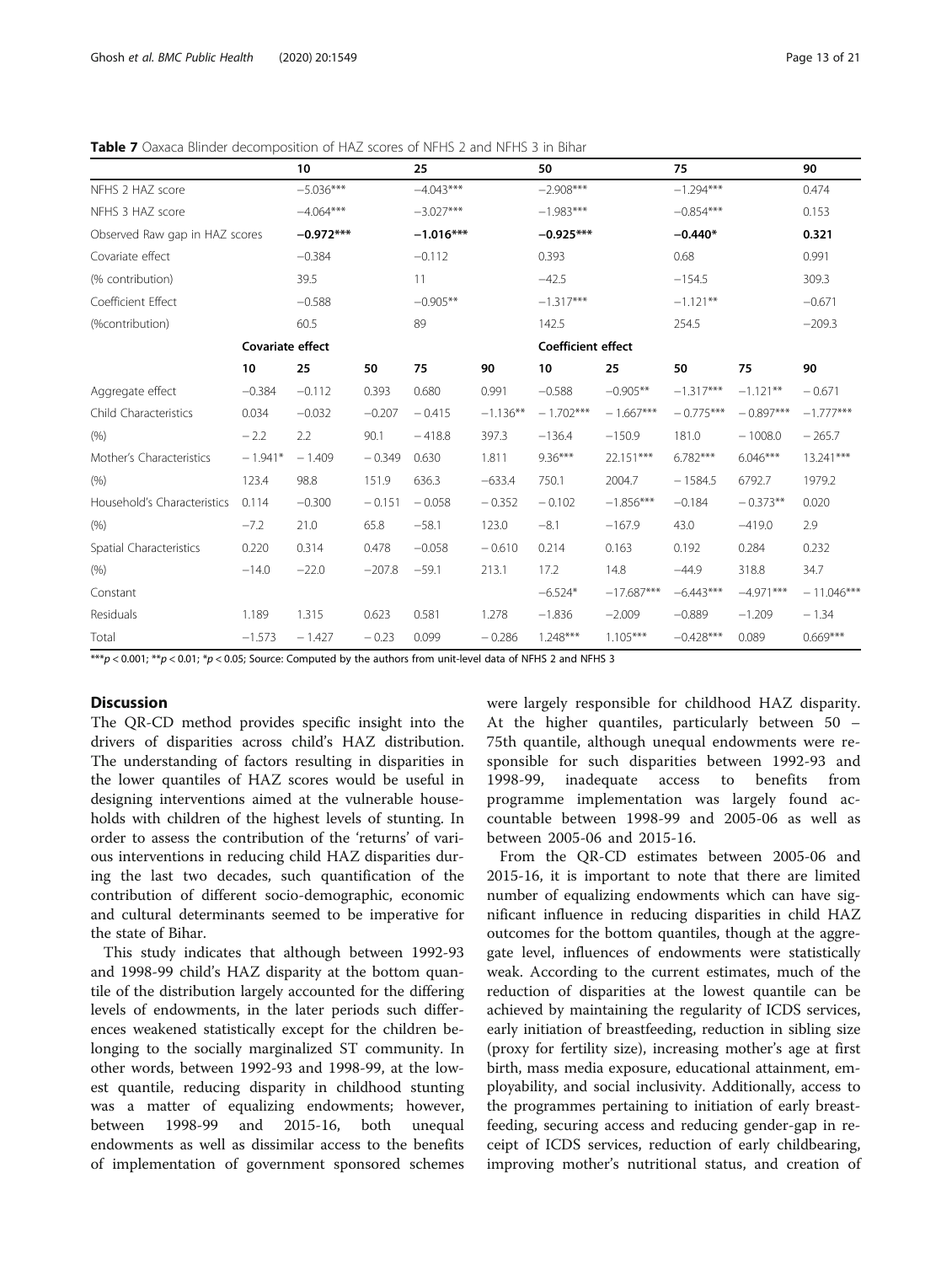|                                |          | 10                      |          | 25          |           | 50                        |            | 75           |              | 90          |
|--------------------------------|----------|-------------------------|----------|-------------|-----------|---------------------------|------------|--------------|--------------|-------------|
| NFHS 2 HAZ score               |          | $-4.041***$             |          | $-3.016***$ |           | $-1.975***$               |            | $-0.843***$  |              | $0.166***$  |
| NFHS 3 HAZ score               |          | $-3.593***$             |          | $-2.654***$ |           | $-1.664***$               |            | $-0.463$     |              | $0.699***$  |
| Observed Raw gap in HAZ scores |          | $-0.448***$             |          | $-0.361***$ |           | $-0.311***$               |            | $-0.380***$  |              | $-0.533***$ |
| Covariate effect               |          | $-0.206$                |          | 0.061       |           | 0.168                     |            | 0.261        |              | 0.026       |
| (% contribution)               |          | 45.9                    |          | $-17.0$     |           | $-53.9$                   |            | $-68.7***$   |              | $-4.9$      |
| Coefficient Effect             |          | $-0.243$                |          | $-0.423**$  |           | $-0.479***$               |            | $-0.642$     |              | $-0.559**$  |
| (%contribution)                |          | 54.1                    |          | 117.0       |           | 153.9                     |            | 168.7        |              | 104.9       |
|                                |          | <b>Covariate effect</b> |          |             |           | <b>Coefficient effect</b> |            |              |              |             |
|                                | 10       | 25                      | 50       | 75          | 90        | 10                        | 25         | 50           | 75           | 90          |
| Aggregate effect               | $-0.206$ | 0.061                   | 0.168    | 0.266       | 0.029     | $-0.243$                  | $-0.423**$ | $-0.479***$  | $-0.646***$  | $-0.562$    |
| Child Characteristics          | 0.424    | 0.220                   | $-0.412$ | 1.088***    | $0.940**$ | $0.429*$                  | $0.849***$ | $3.344***$   | $0.650**$    | $1.349***$  |
| (% )                           | 140.5    | $-21.2$                 | 16.1     | 25.4        | 107.5     | 2873.0                    | 256.0      | 247.2        | $-52.1$      | $-449.1$    |
| Mother's Characteristics       | $0.456*$ | $-0.463$                | $-1.319$ | $1.041***$  | $-0.160$  | $6.123***$                | $-2.277$   | $-18.339***$ | $10.574***$  | 2.242       |
| (% )                           | 151.2    | 44.6                    | 51.5     | 24.3        | $-18.3$   | 41.039.2                  | $-687.0$   | $-1355.7$    | $-847.8$     | $-746.3$    |
| Household's Characteristics    | $-0.582$ | $-0.789$                | $-0.849$ | $2.145***$  | $-0.200$  | $-0.935***$               | $-0.958**$ | $-1.711*$    | $0.733*$     | $-0.016$    |
| (% )                           | $-192.9$ | 76.1                    | 33.2     | 50.1        | $-22.9$   | $-6268.0$                 | $-289.0$   | $-126.5$     | $-58.7$      | 5.3         |
| Spatial Characteristics        | 0.004    | $-0.005$                | 0.020    | 0.008       | 0.014     | 0.076                     | $-0.246$   | $0.906**$    | 0.163        | $0.816***$  |
| (% )                           | 1.2      | 0.5                     | $-0.8$   | 0.2         | 1.6       | 510.8                     | $-74.3$    | 66.9         | $-13.1$      | $-271.5$    |
| Constant                       |          |                         |          |             |           | $-5.678**$                | 2.965      | $17.154**$   | $-13.367***$ | $-4.692$    |
| Residuals                      | $-0.507$ | 1.099                   | 2.728    | $-4.015$    | $-0.846$  | $-0.258$                  | $-0.754$   | $-1.831$     | 0.601        | $-0.262$    |
| Total                          | 0.302    | $-1.037$                | $-2.560$ | $4.281***$  | 0.874     | 0.015                     | 0.332      | 1.353        | $-1.247***$  | $-0.300$    |

<span id="page-13-0"></span>Table 8 Oaxaca Blinder decomposition of HAZ scores of NFHS 3 and NFHS 4 in Bihar

\*\*\*p < 0.001; \*\*p < 0.01; \*p < 0.05; Source: Computed by the authors from unit-level data of NFHS 3 and NFHS 4

household wealth were found to be imperative to the households having the highest level of stunting. Because coefficient effects indicate all-inclusive returns to endowments, arguably, not only the reach of these programmes, but also ensuring *quality* of these programmes also could enhance child nutritional status. Although earlier studies have also demonstrated the influence of these characteristics in lowering stunting [\[43](#page-20-0), [44\]](#page-20-0), they were unable to quantify the influence of reach of various policies and programmes in reducing stunting.

In addition to the implementation of centrally sponsored schemes such as ICDS, the government of Bihar has started various programmes in the recent past which have indirect influence on the reduction of child undernutrition. Currently 18 centrally sponsored schemes and 30 state-specific nutrition-sensitive schemes are being implemented by 16 departments covering all the aspects of the findings of the present study. It would have been more meaningful and easier to monitor if all these schemes were brought under a single umbrella of a State Nutrition Mission. How a State's Nutrition Mission can successfully reduce the menace of child undernutrition has been well-documented for the state of Maharashtra in India [[45\]](#page-20-0). The key factors identified in the policy processes include the way in which the issue was framed and available evidences played a catalytic role for a

political response. Forming the State Nutrition Mission was, thus a response of government structures; and system-wide capacity was combined with leadership in an innovative fashion to utilize available resources.

Nonetheless, the Draft State Plan of Action for Children 2017 proposed 11 strategies and actions for allround development for children. These include effective implementation of schemes, programmes and laws; mapping vulnerable households and linking those households with appropriate development schemes; raising community awareness on the nutritional issues through institutional interventions; institutional strengthening through capacity building of staff; improved infrastructure and outreach; strengthening child-relevant resources and facilitating uptake of principal schemes and services etc. The state plans for action also emphasized 'breaking the intergenerational cycle of malnutrition' by provisioning take-home ration and ensuring safe health and hygiene practices through better outreach services, particularly in the aspirational districts. The said action plan must also accommodate the issue of intersectoral coordination in implementation of these programmes in order to harness better dividend of these schemes.

There are some limitations of the study, which need to be pointed out. First, NFHS sampling frame of 1998-99 does not allow the separation of districts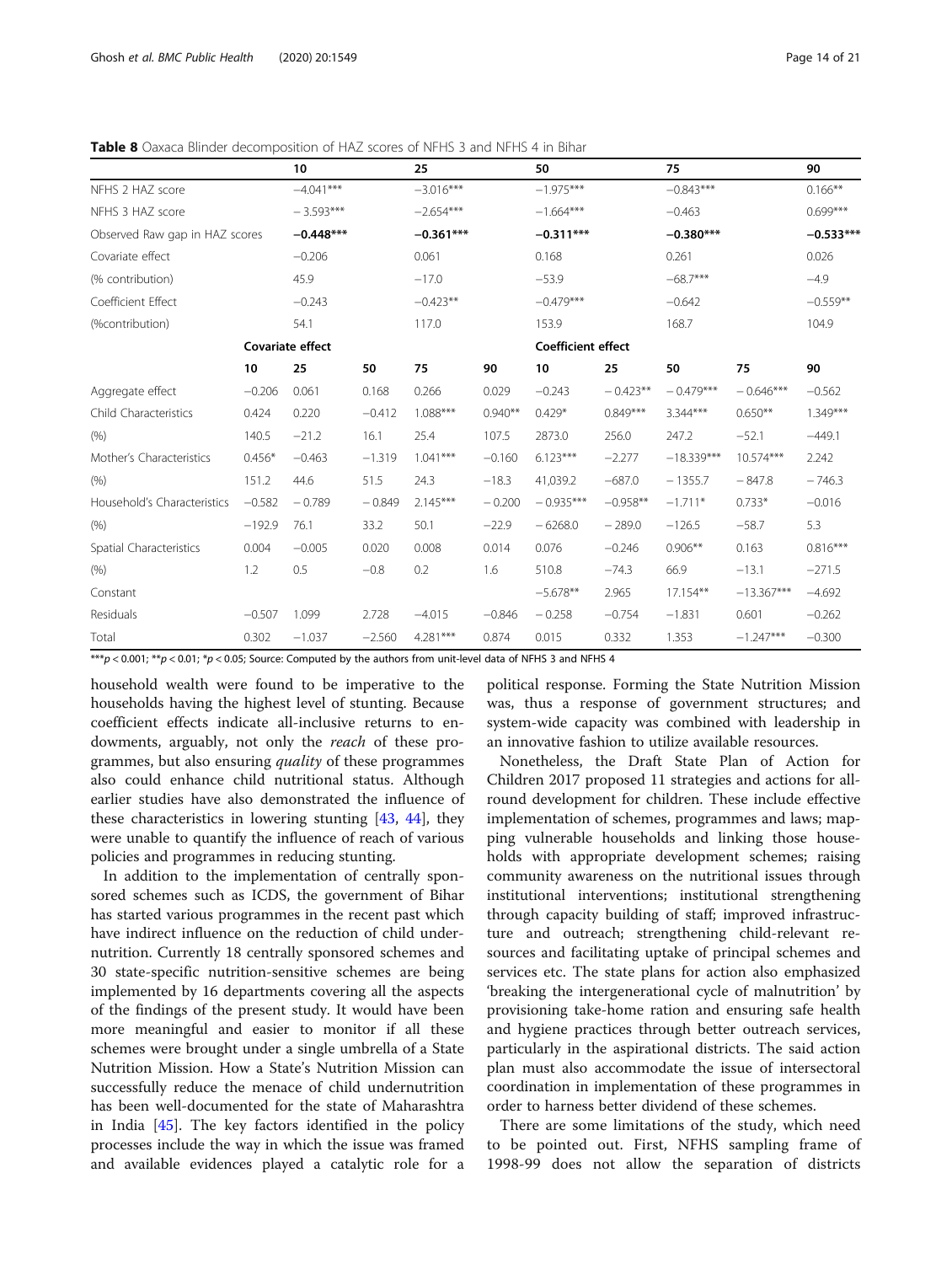<span id="page-14-0"></span>from the states. However, because of the unavailability of any other comparable dataset, it was compelling to segregate districts of undivided Bihar. This may under- or over-estimate the QR-CD results to a disproportionate extent. Secondly, CD exercise can provide reliable estimates only if the primary quantile regression includes all the important factors of childhood stunting and is well-specified [[29](#page-20-0)]. To note, as the choice of explanatory variables has been constrained by the coverage of NFHS, key variables considered by the previous literature are included in the present study [[18](#page-20-0), [29](#page-20-0), [30\]](#page-20-0). However, in such situation, the issue of endogeneity cannot be entirely ruled out, though necessary tests were carried out to get rid of this. Thirdly, providing clinical interpretations of the effect size of the variables is beyond the scope of the present study. Finally, the 'coefficient effects' in such comparisons lump several potential effects together and are not informative about specific factors or actions [\[30](#page-20-0)]; thus, interpretations of coefficient effects are speculative. Nonetheless, this research helps to highlight important dimensions of child nutritional improvement during the last two and half decades for the state of Bihar.

### Conclusions and policy recommendations

Inconspicuous presence of child nutrition in the Millennium Development Goals (MDG) framework with an imperfect measure of child undernutrition (i.e. underweight) was criticised. However, the issue has gained considerable momentum in the Sustainable Development Goals (SDGs) as the ambition to 'end hunger, achieve food security and improved nutrition and promote sustainable agriculture' is captured in SDG 2. Further, at least 12 of the 17 Goals contain indicators, which are highly relevant to nutrition because of the fact that without adequate and sustained investments in good nutrition, the SDGs would not be realised. The present study suggests that child undernutrition in Bihar is not just from a lack of sufficient and adequately nutritious and safe food, but from a host of intertwined factors linking social inclusivity, healthcare, women's education and work, household wealth (including water, sanitation and hygiene), access to public distribution system (PDS) and more.

One such state-specific nutritional intervention has been implemented through JEEViKA<sup>2</sup> platform in 101 blocks of 11 districts though technical support from non-governmental agencies. The said platform consists of convergence with government entitlements, nutrition education and direct livelihoods interventions such as kitchen garden, poultry, dairy cattle rearing, and food security (credit) line/ fund to smooth out lean seasons (agriculture production and remittances). Initial evaluation suggests that the collectivization of healthy practices around reproductive, maternal, neonatal and child health in rural Bihar has increased significantly through this intervention [[46](#page-20-0)]. It is hoped that such nutritionsensitive programmes with improved surveillance would result in the reduction of child undernutrition in the long run. We suggest that such interventions should be scaled-up further, if proven successful. Further, the nutritional rehabilitation centres across the state must be strengthened in line with Madhya Pradesh [[47\]](#page-20-0). Additionally, tightening the implementation mechanism of the PDS in the tribal areas of Bihar would be an important step. The concerned governmental agencies must ensure that tribal families are not deprived of the ration that they are entitled to because of issues like the non-possession of identity cards. To ensure better dividends from these schemes, there is a need for developing a comprehensive framework for appropriate budgeting and expenditure for these schemes and bringing convergence and greater coordination among the administrative departments [[48](#page-20-0), [49](#page-20-0)].

In addition to scaling-up proven nutrition-specific interventions in other Indian states, the state of Bihar, must focus on policy processes and their political underpinnings to reduce the risk of childhood stunting. This is of utmost importance because earlier studies have shown that strong programme leadership, political support across sectors, encouraged by personal relationships and dedication to pushing the nutrition agenda forward, and policy and programme advocacy by civil society organizations can bring about tangible outcomes in reducing disparities in childhood stunting [[45](#page-20-0)].

# Appendix

# Appendix Note

## Conditional and Unconditional Quantile Regression

Conditional quantile regression is used to assess the impact of a covariate on a quantile of the outcome conditional on specific values of other covariates. In most cases, conditional quantile regression may generate results that are often not generalizable or interpretable in a policy or population context. In contrast, the unconditional quantile regression method provides more interpretable results as it marginalizes

<sup>&</sup>lt;sup>2</sup>JEEViKA is an initiative of the Government of Bihar for poverty alleviation, which aims at social and economic empowerment of the rural poor by improving their livelihoods and by developing institutions of women like self-help groups (SHGs) and their federations. It will eventually enable rural households to access and negotiate better public provisioning of credit, assets and services [\[50](#page-20-0)]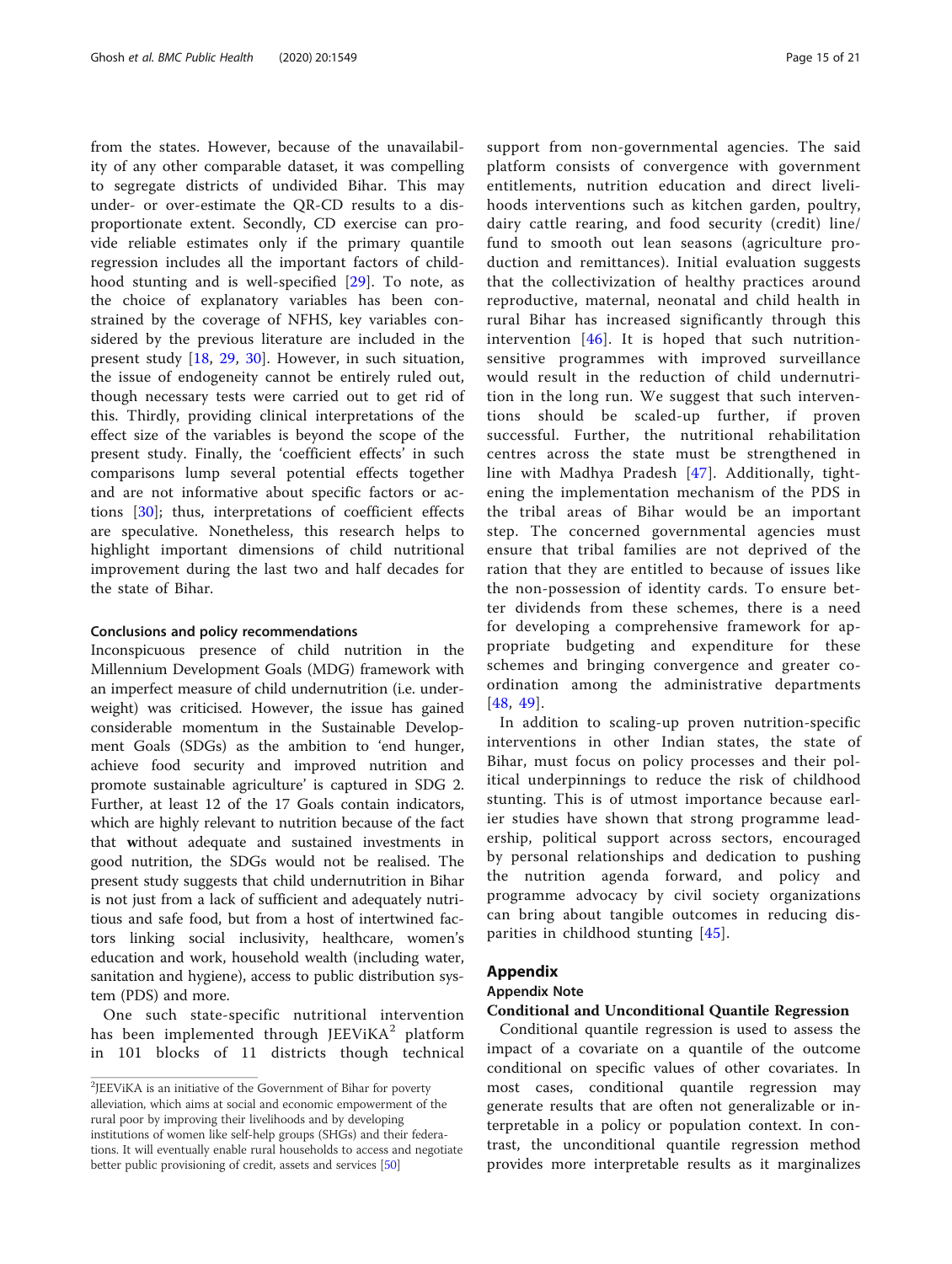# Table 9 Oaxaca Blinder decomposition of HAZ scores of NFHS 1 and NFHS 2 in Bihar

|                                 | Covariate effect | <b>Coefficient effect</b> |             |             |            |           |           |           |            |           |
|---------------------------------|------------------|---------------------------|-------------|-------------|------------|-----------|-----------|-----------|------------|-----------|
|                                 | 10               | 25                        | 50          | 75          | 90         | 10        | 25        | 50        | 75         | 90        |
| Aggregate effect                | $-0.059*$        | $-0.050$                  | $-0.108**$  | $-0.114***$ | $-0.106$   | $-0.065$  | $-0.161*$ | $-0.064$  | $-0.116$   | $-0.251*$ |
| Child age in months             | $-0.129***$      | $-0.176***$               | $-0.323***$ | $-0.304***$ | $-0.198**$ | $-0.121$  | 0.497     | 0.083     | $-1.297**$ | 0.356     |
| (% )                            | 94.4             | 182.6                     | 139.0       | 113.7       | 82.1       | 296.6     | $-670.6$  | $-118.3$  | 845.5      | $-584.9$  |
| Age2                            | 0.032            | 0.029                     | $0.104***$  | $0.098***$  | 0.038      | 0.427     | $-0.194$  | $-0.052$  | 0.423      | $-0.173$  |
| (% )                            | $-23.4$          | $-30.3$                   | $-44.6$     | $-36.5$     | $-15.7$    | $-1047.3$ | 261.8     | 74.3      | $-276.0$   | 283.3     |
| Female                          | $0.014*$         | $0.018**$                 | $0.022**$   | $0.022***$  | $0.044**$  | 0.030     | $-0.088$  | 0.043     | 0.001      | 0.040     |
| (96)                            | $-10.1$          | $-18.2$                   | $-9.4$      | $-8.1$      | $-18.4$    | $-73.5$   | 118.0     | $-61.0$   | $-0.5$     | $-66.2$   |
| <b>Birth Size</b>               |                  |                           |             |             |            |           |           |           |            |           |
| Normal                          |                  |                           |             |             |            |           |           |           |            |           |
| Average and above               | $-0.002$         | 0.003                     | $-0.003$    | $-0.016**$  | $-0.015$   | $-0.034$  | 0.008     | $-0.006$  | 0.021      | 0.010     |
| (% )                            | 1.3              | $-3.5$                    | 1.2         | 6.1         | 6.1        | 82.9      | $-11.1$   | 9.2       | $-13.5$    | $-16.6$   |
| Small                           | $-0.003$         | 0.000                     | 0.001       | 0.000       | 0.002      | 0.037     | 0.027     | 0.009     | 0.002      | $0.113*$  |
| (% )                            | 1.9              | 0.0                       | $-0.4$      | 0.0         | $-0.7$     | $-90.3$   | $-36.4$   | $-12.2$   | $-1.2$     | $-185.6$  |
| Early Breastfeeding (Yes)       | $-0.106*$        | $-0.134**$                | $-0.062$    | $-0.055$    | 0.041      | 0.011     | 0.010     | 0.000     | 0.037      | 0.013     |
| (% )                            | 77.7             | 139.0                     | 26.8        | 20.4        | $-17.0$    | $-26.3$   | $-14.1$   | $-0.1$    | $-24.1$    | $-21.1$   |
| No. of Siblings                 | 0.000            | 0.000                     | 0.000       | 0.000       | 0.000      | 0.040     | $-0.066$  | 0.059     | $-0.005$   | $-0.019$  |
| (% )                            | 0.00             | 0.01                      | $-0.01$     | $-0.01$     | 0.04       | $-97.95$  | 89.04     | $-84.49$  | 3.08       | 30.62     |
| <b>Mother's Characteristics</b> |                  |                           |             |             |            |           |           |           |            |           |
| Institutional Delivery (yes)    | $-0.015*$        | $-0.032***$               | $-0.016*$   | $-0.005$    | 0.009      | 0.025     | $-0.018$  | 0.040     | 0.024      | $0.100*$  |
| (% )                            | 10.9             | 33.7                      | 6.9         | 1.9         | $-3.9$     | $-61.3$   | 24.6      | $-56.7$   | $-15.3$    | $-163.8$  |
| Age of mother at first birth    | $-0.010$         | 0.002                     | $-0.002$    | 0.009       | 0.031      | $-0.279$  | $-0.278$  | $-0.032$  | 0.049      | $-0.151$  |
| (% )                            | 7.2              | $-2.3$                    | 0.9         | $-3.5$      | $-13.0$    | 683.6     | 375.3     | 46.1      | $-32.2$    | 247.6     |
| Mother's Education              | $-0.005$         | $-0.001$                  | $-0.007$    | $-0.008$    | $-0.009$   | 0.025     | 0.041     | 0.018     | $-0.019$   | $-0.043$  |
| (% )                            | 3.9              | 0.7                       | 3.1         | 3.1         | 3.7        | $-61.7$   | $-55.5$   | $-25.4$   | 12.3       | 71.2      |
| Working mother                  | $-0.002$         | $-0.006$                  | $-0.004$    | $-0.003$    | $-0.005$   | 0.032     | 0.023     | $-0.077*$ | 0.029      | 0.064     |
| (% )                            | 1.8              | 5.9                       | 1.8         | $1.0\,$     | 2.0        | $-77.5$   | $-31.4$   | 110.1     | $-18.7$    | $-105.0$  |
| Media exposure                  | 0.000            | 0.000                     | $-0.003$    | $-0.003$    | $-0.006$   | $-0.007$  | $-0.008$  | $-0.065$  | 0.034      | $-0.037$  |
| (% )                            | $-0.2$           | 0.2                       | 1.3         | 1.2         | 2.3        | 18.1      | 10.7      | 92.6      | $-22.3$    | 60.3      |
| Religion                        |                  |                           |             |             |            |           |           |           |            |           |
| Hindu                           |                  |                           |             |             |            |           |           |           |            |           |
| Muslim/Others                   | $-0.007$         | $-0.009$                  | $-0.005$    | $-0.007$    | 0.006      | $-0.021$  | 0.004     | 0.019     | 0.082      | 0.108     |
| (% )                            | 5.3              | 8.9                       | 2.1         | 2.7         | $-2.6$     | 52.4      | $-4.8$    | $-26.7$   | $-53.7$    | $-177.1$  |
| Caste                           |                  |                           |             |             |            |           |           |           |            |           |
| SC                              |                  |                           |             |             |            |           |           |           |            |           |
| ST                              | $0.021*$         | $0.045***$                | 0.017       | 0.008       | $-0.025$   | $-0.005$  | $-0.004$  | $-0.007$  | $-0.010$   | 0.008     |
| (% )                            | $-15.7$          | $-46.2$                   | $-7.5$      | $-3.0$      | 10.5       | 12.7      | 5.0       | 9.9       | 6.5        | $-12.5$   |
| Others                          | $0.091*$         | $0.192***$                | 0.047       | $-0.024$    | $-0.179*$  | $-0.074$  | $-0.046$  | $-0.204$  | $-0.116$   | $-0.020$  |
| (% )                            | $-67.1$          | $-199.5$                  | $-20.1$     | 9.1         | 74.3       | 181.9     | 62.1      | 292.3     | 75.7       | 33.4      |
| <b>Wealth index</b>             | 0.000            | 0.007                     | 0.005       | 0.003       | 0.013      | $-0.001$  | $-0.013$  | 0.030     | 0.023      | 0.031     |
| (% )                            | 0.2              | $-6.8$                    | $-2.0$      | $-1.0$      | $-5.2$     | $2.5\,$   | 17.1      | $-43.3$   | $-15.0$    | $-50.5$   |
| Place of residence              |                  |                           |             |             |            |           |           |           |            |           |
| Urban                           |                  |                           |             |             |            |           |           |           |            |           |
| Rural                           | $-0.016$         | $-0.034**$                | $-0.002$    | 0.019       | 0.012      | 0.419     | $-0.110$  | $-0.184$  | $-0.081$   | $-0.631$  |
| (% )                            | 11.9             | 35.7                      | 0.9         | $-7.1$      | $-4.8$     | $-1028.7$ | 147.7     | 262.9     | 52.8       | 1035.0    |
| Constant                        |                  |                           |             |             |            | $-0.543$  | 0.139     | 0.258     | 0.649      | 0.169     |
| Residuals                       | 0.077            | 0.047                     | 0.124       | 0.153       | 0.135      | $-0.024$  | $-0.087$  | 0.006     | 0.037      | $-0.190$  |
|                                 |                  |                           |             | $-0.267***$ |            |           |           |           |            |           |
| Total                           | $-0.136$         | $-0.096$                  | $-0.232**$  |             | $-0.241$   | $-0.041$  | $-0.074$  | $-0.070$  | $-0.153$   | $-0.061$  |

 $***p < 0.001; **p < 0.01; *p < 0.05$ ; Source: Computed by the authors from unit-level data of NFHS 1 and NFHS 2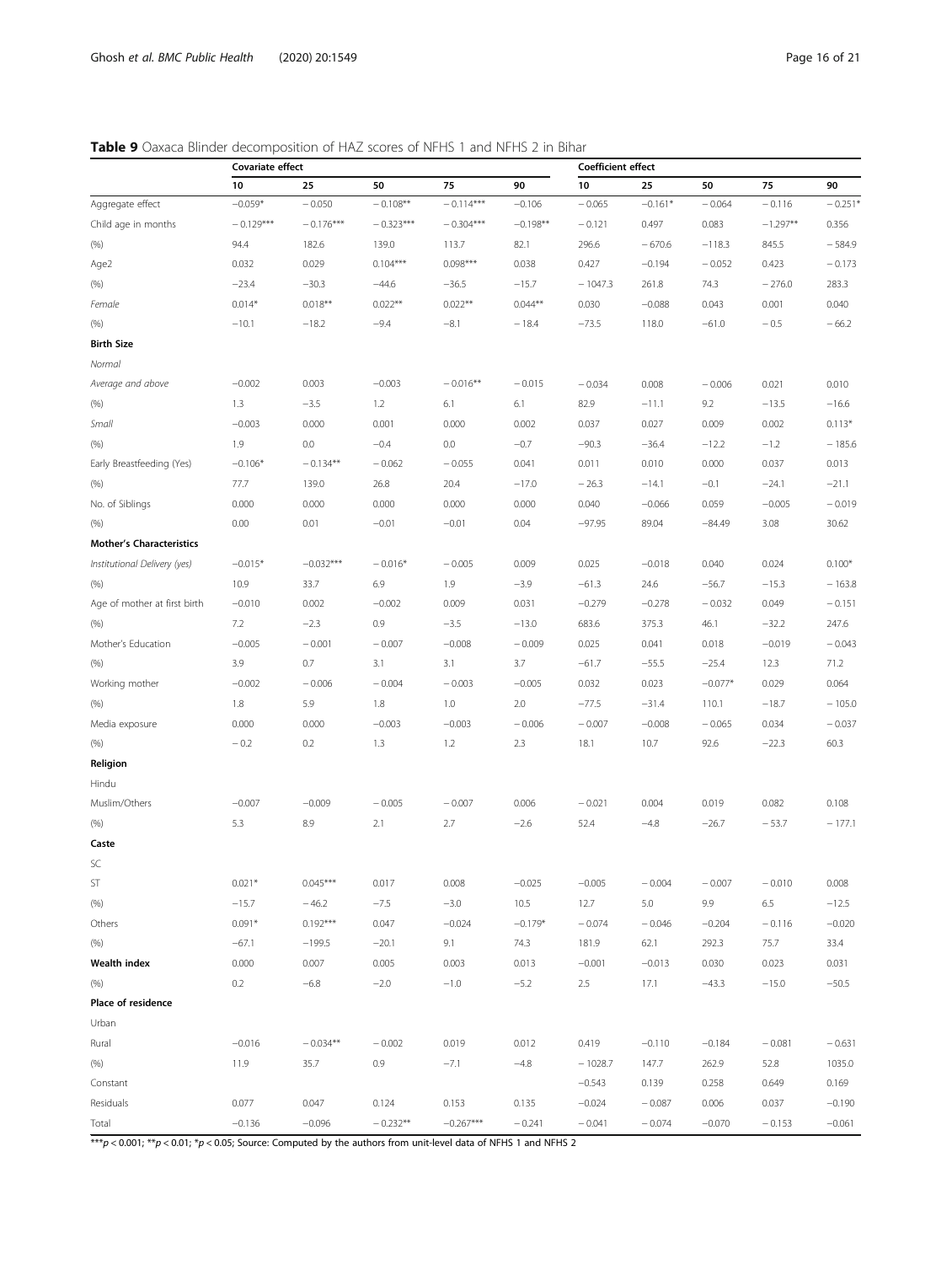# Table 10 Oaxaca Blinder decomposition of HAZ scores of NFHS 2 and NFHS 3 in Bihar

|                                 |          | Covariate effect |             |            |            | <b>Coefficient effect</b> |             |             |             |             |  |
|---------------------------------|----------|------------------|-------------|------------|------------|---------------------------|-------------|-------------|-------------|-------------|--|
|                                 | 10       | 25               | 50          | 75         | 90         | 10                        | 25          | 50          | 75          | 90          |  |
| Aggregate effect                | $-0.384$ | $-0.112$         | 0.393       | 0.680      | 0.991      | $-0.588$                  | $-0.905**$  | $-1.317***$ | $-1.121**$  | $-0.671$    |  |
| Child age in months             | $-0.004$ | 0.060            | 0.144       | 0.154      | 0.191      | $-1.256$                  | $-1.393**$  | $-1.570***$ | $-1.733***$ | $-4.301***$ |  |
| (% )                            | 0.3      | $-4.2$           | $-62.5$     | 154.8      | $-66.8$    | $-100.6$                  | $-126.2$    | 366.4       | $-1956.9$   | $-642.6$    |  |
| Age2                            | 0.131    | $-0.073$         | $-0.300$    | $-0.353$   | $-0.479$   | $-0.039$                  | $1.223***$  | $0.506***$  | $0.515***$  | 2.071***    |  |
| $(\% )$                         | $-8.3$   | 5.1              | 130.4       | $-355.5$   | 167.5      | $-3.1$                    | 110.7       | $-118.1$    | 581.2       | 309.5       |  |
| Female                          | 0.092    | $0.172**$        | $0.174***$  | 0.132      | 0.118      | 0.074                     | $-0.082$    | $-0.008$    | $0.117***$  | $0.154***$  |  |
| (% )                            | $-5.8$   | $-12.0$          | $-75.8$     | 132.6      | $-41.3$    | 5.9                       | $-7.4$      | $1.8\,$     | 132.0       | 23.0        |  |
| <b>Birth Size</b>               |          |                  |             |            |            |                           |             |             |             |             |  |
| Normal                          |          |                  |             |            |            |                           |             |             |             |             |  |
| Average and above               | $-0.093$ | $-0.186$         | $-0.338**$  | $-0.485**$ | $-0.818*$  | $-0.025$                  | $-0.401***$ | $0.086**$   | $0.139***$  | 0.040       |  |
| (% )                            | 5.9      | 13.0             | 146.9       | $-488.6$   | 285.7      | $-2.0$                    | $-36.3$     | $-20.1$     | 156.5       | 5.9         |  |
| Small                           | $-0.006$ | 0.015            | 0.070       | 0.146      | $-0.056$   | $-0.106*$                 | $-0.646***$ | $0.050*$    | $-0.002$    | 0.027       |  |
| (% )                            | 0.4      | $-1.1$           | $-30.6$     | 147.0      | 19.4       | $-8.5$                    | $-58.5$     | $-11.7$     | $-2.7$      | 4.1         |  |
| Early Breastfeeding (Yes)       | $-0.051$ | $-0.034$         | 0.002       | $-0.046$   | $-0.126$   | 0.015                     | $-0.041$    | $-0.009$    | 0.009       | 0.002       |  |
| (% )                            | 3.3      | 2.4              | $-1.0$      | $-45.9$    | 44.1       | 1.2                       | $-3.7$      | 2.1         | 10.7        | 0.2         |  |
| No. of Siblings                 | $-0.034$ | 0.015            | 0.040       | 0.038      | 0.033      | $-0.365***$               | $-0.327***$ | $0.170***$  | 0.059       | $0.229***$  |  |
| (% )                            | 2.2      | $-1.0$           | $-17.2$     | 38.2       | $-11.5$    | $-29.2$                   | $-29.6$     | $-39.7$     | 66.1        | 34.2        |  |
| <b>Mother's Characteristics</b> |          |                  |             |            |            |                           |             |             |             |             |  |
| Institutional Delivery (yes)    | $-0.487$ | $-0.884**$       | $-1.064***$ | $-0.874*$  | $-2.486**$ | $-0.048$                  | $-0.514***$ | $-0.042$    | $-0.048$    | $-0.040$    |  |
| (% )                            | 31.0     | 62.0             | 462.6       | $-880.1$   | 868.7      | $-3.8$                    | $-46.5$     | 9.9         | $-54.0$     | $-5.9$      |  |
| Age of mother at first birth    | $-0.016$ | $-0.007$         | $-0.040$    | 0.039      | $-0.001$   | $-0.773$                  | $1.568***$  | $-0.236$    | $-0.359$    | 0.293       |  |
| (% )                            | 1.0      | 0.5              | 17.3        | 38.9       | 0.3        | $-61.9$                   | 141.9       | 55.2        | $-405.6$    | 43.8        |  |
| BMI of mother                   | 0.002    | $-0.002$         | 0.000       | $-0.007$   | $-0.018$   | 1.440                     | $5.112***$  | $1.139***$  | $1.469***$  | $1.046*$    |  |
| (% )                            | $-0.1$   | 0.2              | 0.2         | $-7.0$     | 6.3        | 115.3                     | 462.8       | $-265.7$    | 1659.2      | 156.3       |  |
| Mother's anaemia                |          |                  |             |            |            |                           |             |             |             |             |  |
| Yes                             | 0.048    | 0.343            | $0.614**$   | $0.878**$  | 1.616      | $-0.349*$                 | $-0.165$    | $-0.127$    | $-0.022$    | 0.001       |  |
| (% )                            | $-3.1$   | $-24.0$          | $-267.0$    | 883.5      | $-564.8$   | $-27.9$                   | $-14.9$     | 29.7        | $-24.9$     | 0.2         |  |
| Mother's height                 | $-0.058$ | $-0.051$         | $-0.005$    | $-0.079$   | 0.033      | 8.563***                  | 15.272***   | $5.641***$  | $4.671***$  | 11.333***   |  |
| (% )                            | 3.7      | 3.6              | 2.2         | $-79.5$    | $-11.4$    | 686.0                     | 1382.6      | $-1316.6$   | 5274.9      | 1693.1      |  |
| Mother's Education              | $-0.071$ | 0.276            | 0.058       | 0.563      | 0.670      | $-0.011$                  | $-0.325***$ | $-0.012$    | 0.021       | $-0.027$    |  |
| (% )                            | 4.5      | $-19.3$          | $-25.1$     | 566.5      | $-234.2$   | $-0.9$                    | $-29.5$     | $2.8\,$     | 23.5        | $-4.0$      |  |
| Working mother                  | $-1.161$ | $-1.384$         | $-0.530$    | $-0.326$   | 0.338      | 0.360                     | $1.104***$  | $0.195*$    | 0.088       | $0.321**$   |  |
| (% )                            | 73.8     | 97.0             | 230.5       | $-328.3$   | $-118.1$   | 28.9                      | 99.9        | $-45.4$     | 99.8        | 48.0        |  |
| Empowerment                     | $-0.002$ | 0.057            | 0.073       | 0.149      | 0.217      | 0.012                     | $-0.141***$ | $-0.012$    | $-0.010$    | $-0.010$    |  |
| (% )                            | 0.1      | $-4.0$           | $-32.0$     | 149.9      | $-76.0$    | 1.0                       | $-12.7$     | 2.9         | $-11.7$     | $-1.5$      |  |
| Media exposure                  | $-0.196$ | 0.244            | 0.544       | 0.288      | 1.442      | 0.168                     | $0.241**$   | $0.238***$  | $0.236***$  | $0.324***$  |  |
| (% )                            | 12.5     | $-17.1$          | $-236.9$    | 290.3      | $-503.8$   | 13.4                      | 21.9        | $-55.5$     | 266.4       | 48.3        |  |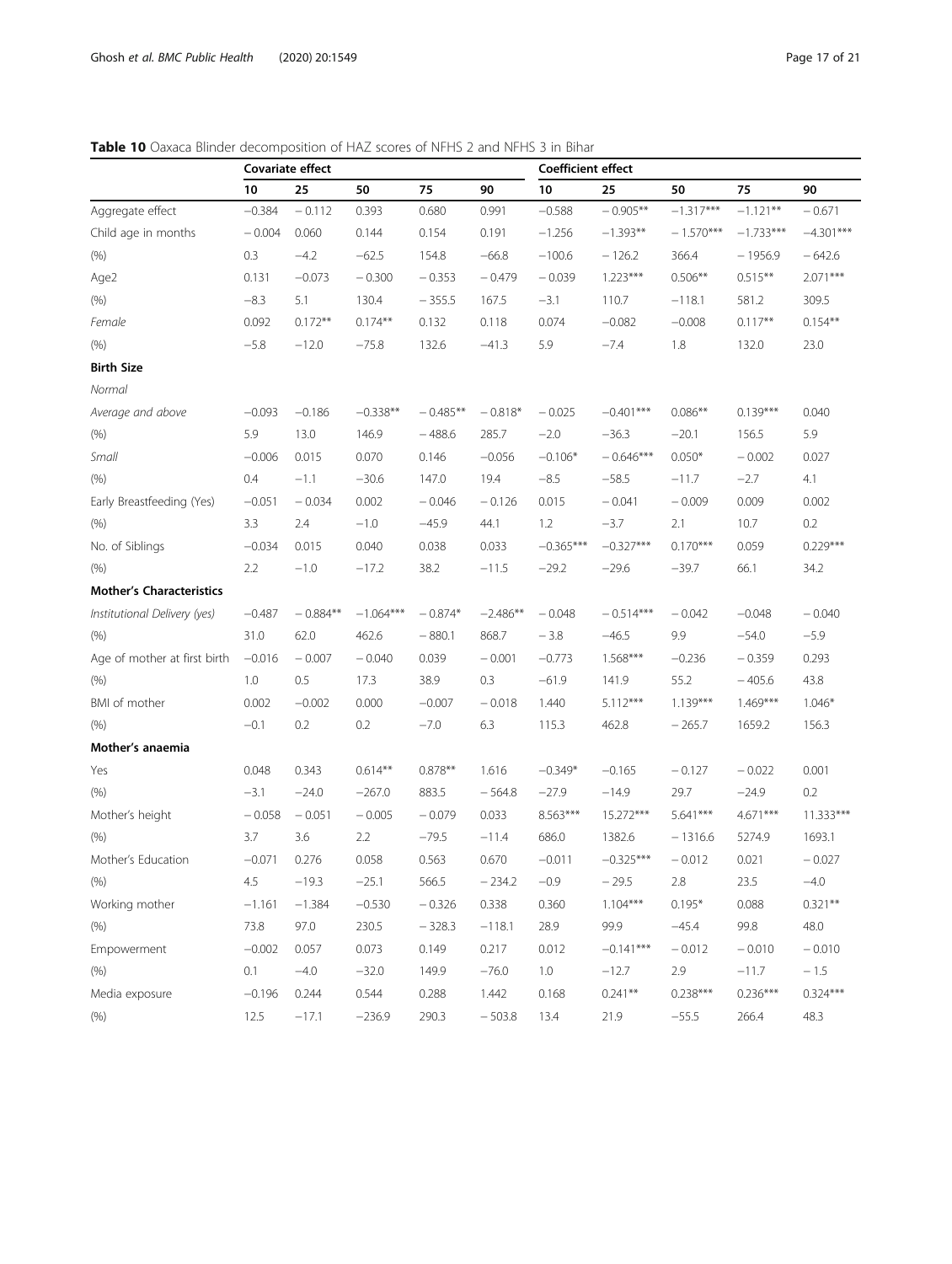|                     |          | Covariate effect |           |          |          |            | <b>Coefficient effect</b> |             |             |              |  |  |
|---------------------|----------|------------------|-----------|----------|----------|------------|---------------------------|-------------|-------------|--------------|--|--|
|                     | 10       | 25               | 50        | 75       | 90       | 10         | 25                        | 50          | 75          | 90           |  |  |
| Religion            |          |                  |           |          |          |            |                           |             |             |              |  |  |
| Hindu               |          |                  |           |          |          |            |                           |             |             |              |  |  |
| Muslim/Others       | 0.028    | $-0.007$         | $-0.132*$ | $-0.175$ | $-0.318$ | 0.007      | $-0.080**$                | $0.078***$  | $0.091***$  | $-0.053$     |  |  |
| (% )                | $-1.8$   | 0.5              | 57.5      | $-175.7$ | 111.0    | 0.5        | $-7.3$                    | $-18.2$     | 103.1       | $-7.9$       |  |  |
| Caste               |          |                  |           |          |          |            |                           |             |             |              |  |  |
| SC                  |          |                  |           |          |          |            |                           |             |             |              |  |  |
| ST                  | 0.005    | $-0.020$         | 0.014     | $-0.045$ | 0.018    | 0.017      | $-0.007$                  | $-0.007$    | $-0.011$    | $-0.012$     |  |  |
| (% )                | $-0.3$   | 1.4              | $-6.1$    | $-45.1$  | $-6.1$   | 1.3        | $-0.6$                    | 1.5         | $-12.2$     | $-1.8$       |  |  |
| Others              | 0.115    | 0.068            | 0.159     | 0.130    | $-0.240$ | 0.301      | $-0.674***$               | 0.195       | $-0.073$    | 0.251        |  |  |
| (% )                | $-7.3$   | $-4.7$           | $-69.2$   | 130.8    | 84.0     | 24.1       | $-61.0$                   | $-45.4$     | $-82.9$     | 37.5         |  |  |
| <b>Wealth index</b> | $-0.035$ | $-0.340$         | $-0.1925$ | 0.032    | 0.189    | $-0.426**$ | $-1.095***$               | $-0.450***$ | $-0.380***$ | $-0.167$     |  |  |
| (% )                | 2.2      | 23.9             | 83.7      | 32.1     | $-66.0$  | $-34.1$    | $-99.1$                   | 105.0       | $-429.1$    | $-24.9$      |  |  |
| Place of residence  |          |                  |           |          |          |            |                           |             |             |              |  |  |
| Urban               |          |                  |           |          |          |            |                           |             |             |              |  |  |
| Rural               | 0.220    | 0.314            | 0.478     | $-0.058$ | $-0.610$ | 0.214      | 0.163                     | 0.192       | 0.284       | 0.232        |  |  |
| (% )                | $-14.0$  | $-22.0$          | $-207.8$  | $-58.9$  | 213.0    | 17.2       | 14.8                      | $-44.8$     | 320.4       | 34.7         |  |  |
| Constant            |          |                  |           |          |          | $-6.524*$  | $-17.687***$              | $-6.443***$ | $-4.971***$ | $-11.046***$ |  |  |
| Residuals           | 1.189    | 1.315            | 0.623     | 0.581    | 1.278    | $-1.836$   | $-2.009$                  | $-0.889$    | $-1.209$    | $-1.340$     |  |  |
| Total               | $-1.573$ | $-1.427$         | $-0.230$  | 0.099    | $-0.286$ | $1.248***$ | $1.105***$                | $-0.428***$ | 0.089       | $0.669***$   |  |  |

**Table 10** Oaxaca Blinder decomposition of HAZ scores of NFHS 2 and NFHS 3 in Bihar (Continued)

\*\*\*p < 0.001; \*\*p < 0.01; \*p < 0.05; Source: Computed by the authors from unit-level data of NFHS 2 and NFHS 3

the effect over the distributions of other covariates in the model.

The conditional quantile regression estimator by Koenker and Basset (1978) for the  $\tau_{th}$  quantile is defined as

$$
\beta_{\tau}^{CQR} = \min_{\beta_{\tau} \in R^{\nu}} \Sigma_{i=1}^{n} \rho_{\tau} \left( yi - z_{i}^{'} \beta_{\tau} \right)
$$

where  $\rho_{\tau} = u i \cdot (\tau - 1(u i < 0))$  is a re-weighting function (called "check"-function) of the residuals ui.

Firpo et al. (2009) states that conditional quantile regression does not give the interesting effects and cannot be generalized to the population (in OLS we can always go from conditional to unconditional via the law of iterated expectations but this is not available for quantiles). This is because the  $\tau_{th}$  unconditional quantile  $y_i$  might not be the same as the  $\tau_{th}$ conditional quantile  $y_i|X_i$ .

To overcome this limitation of conditional quantile regression Firpo et al.(2009) suggest a UQR model based on the concepts of influence function (IF) and recentered influence function (RIF), as used in the robust statistics literature (Hampel et al., 1986). An IF is an analytical tool that can be used to assess the effect (or 'influence') of removing/adding an observation on the value of a statistic,  $v(F)$ , without having to recalculate that statistic and is defined as

IF 
$$
(y; \nu(F)) = \lim_{\epsilon \to 0} \left[ \nu((1 - \epsilon).F + \epsilon.\delta y) - \nu(F) \right] / \epsilon, 0 \le \epsilon \le 1
$$

where  $F$  represents the cumulative distribution function for  $Y$  and  $\delta y$  is a distribution that only puts mass at the value  $\nu$ .

An RIF is obtained by adding the statistic to its IF:

RIF 
$$
(y; v) = v(F) + \text{IF } (y; v)
$$

One convenient feature of RIF is that its expectation is equal to that of  $\nu(F)$ .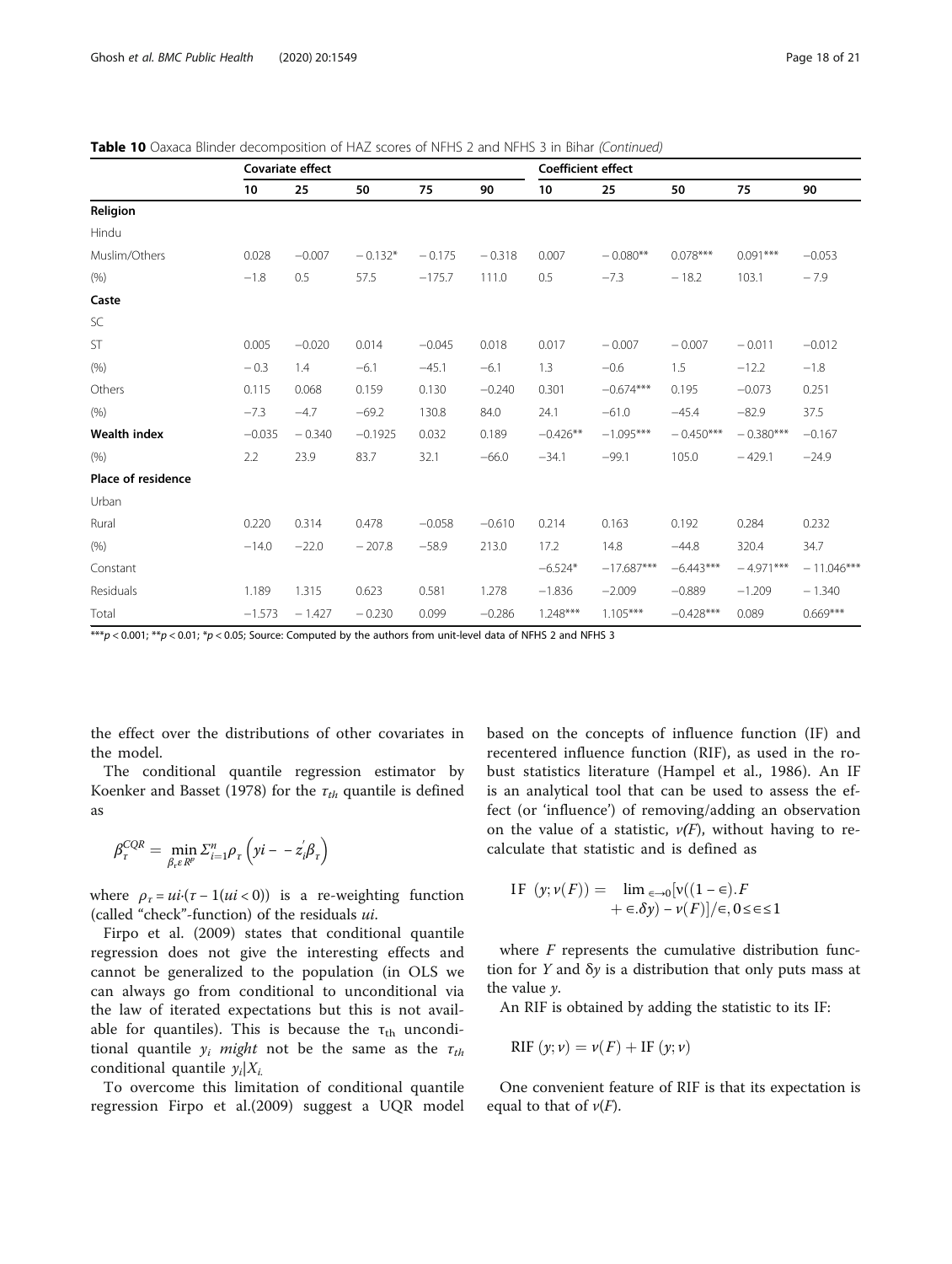Table 11 Oaxaca Blinder decomposition of HAZ scores of NFHS 3 and NFHS 4 in Bihar

|                                 | Covariate effect |             |             |             |             | <b>Coefficient effect</b> |             |              |            |             |  |
|---------------------------------|------------------|-------------|-------------|-------------|-------------|---------------------------|-------------|--------------|------------|-------------|--|
|                                 | 10               | 25          | 50          | 75          | 90          | 10                        | 25          | 50           | 75         | 90          |  |
| Aggregate effect                |                  |             |             |             |             |                           |             |              |            |             |  |
| Child age in months             | $-0.106***$      | $-0.263***$ | $-1.026***$ | $-0.509***$ | $-0.608***$ | $-0.781**$                | $-0.069$    | $3.122***$   | $-0.519$   | $1.593***$  |  |
| (% )                            | $-35.2$          | 25.4        | 40.1        | $-11.9$     | $-69.5$     | $-5236.4$                 | $-20.7$     | 230.8        | 41.6       | $-530.1$    |  |
| Age2                            | 0.022            | $0.111*$    | $0.503***$  | $0.388***$  | $0.493***$  | $0.551***$                | 0.195       | $-0.537$     | 0.075      | $-0.973***$ |  |
| (% )                            | 7.3              | $-10.7$     | $-19.7$     | 9.1         | 56.4        | 3694.6                    | 58.8        | $-39.7$      | $-6.0$     | 324.0       |  |
| Female                          | $-0.001$         | $-0.005$    | $-0.026$    | 0.008       | $-0.006$    | $0.124***$                | 0.096       | $-0.314***$  | $0.133*$   | 0.001       |  |
| (% )                            | $-0.4$           | $0.5\,$     | 1.0         | 0.2         | $-0.7$      | 829.3                     | 29.1        | $-23.2$      | $-10.7$    | $-0.4$      |  |
| <b>Birth Size</b>               |                  |             |             |             |             |                           |             |              |            |             |  |
| Normal                          |                  |             |             |             |             |                           |             |              |            |             |  |
| Average and above               | 0.006            | $-0.028*$   | $-0.009$    | $-0.009$    | $-0.040**$  | 0.014                     | $0.074**$   | 0.043        | $0.074**$  | $0.100**$   |  |
| (% )                            | 2.0              | 2.7         | 0.4         | $-0.2$      | $-4.6$      | 96.6                      | 22.4        | 3.2          | $-6.0$     | $-33.3$     |  |
| Small                           | $-0.038***$      | $-0.118***$ | $-0.195***$ | $-0.052***$ | $0.041***$  | 0.011                     | $0.112***$  | $0.195***$   | $0.084***$ | 0.003       |  |
| (% )                            | $-12.7$          | 11.3        | 7.6         | $-1.2$      | 4.7         | 72.5                      | 33.8        | 14.4         | $-6.8$     | $-1.1$      |  |
| Early Breastfeeding (Yes)       | $0.231**$        | 0.109       | $-0.167$    | $0.615***$  | 0.068       | $0.192**$                 | 0.022       | $-0.069$     | $0.411***$ | 0.069       |  |
| (% )                            | 76.7             | $-10.5$     | 6.5         | 14.4        | 7.7         | 1287.5                    | 6.7         | $-5.1$       | $-33.0$    | $-23.1$     |  |
| No. of Siblings                 | $-0.071***$      | $-0.069***$ | $-0.146***$ | $-0.013$    | $-0.030*$   | 0.066                     | $0.179**$   | $0.530***$   | $-0.001$   | 0.034       |  |
| $(\% )$                         | $-23.6$          | 6.7         | 5.7         | $-0.3$      | $-3.4$      | 441.6                     | 54.0        | 39.2         | 0.1        | $-11.5$     |  |
| Benefitted ICDS services        | $0.381***$       | $0.483**$   | 0.653       | $0.660***$  | $1.121***$  | $0.252*$                  | 0.239       | 0.374        | $0.392**$  | $0.522**$   |  |
| (% )                            | 126.4            | $-46.5$     | $-25.5$     | 15.4        | 128.2       | 1687.2                    | 72.0        | 27.6         | $-31.4$    | $-173.6$    |  |
| <b>Mother's Characteristics</b> |                  |             |             |             |             |                           |             |              |            |             |  |
| Institutional Delivery (yes)    | $-0.034$         | $-0.802***$ | $-1.317***$ | $0.392***$  | 0.086       | 0.062                     | $-0.694***$ | $-1.364***$  | 0.253      | 0.082       |  |
| (% )                            | $-11.4$          | 77.3        | 51.4        | 9.2         | 9.8         | 415.8                     | $-209.5$    | $-100.8$     | $-20.3$    | $-27.3$     |  |
| Age of mother at first birth    | $0.152***$       | $-0.013$    | $-0.077$    | $0.295***$  | $-0.009$    | $1.340***$                | $-0.136$    | $-0.607$     | $2.734***$ | 1.166       |  |
| (% )                            | 50.3             | 1.2         | 3.0         | 6.9         | $-1.0$      | 8980.2                    | $-40.9$     | $-44.9$      | $-219.3$   | $-388.1$    |  |
| BMI of mother                   | 0.021            | $-0.068**$  | $-0.311***$ | $-0.080***$ | $-0.033$    | $1.470**$                 | 0.219       | $-3.125***$  | $-0.435$   | 0.173       |  |
| (% )                            | 7.1              | 6.6         | 12.1        | $-1.9$      | $-3.8$      | 9850.3                    | 65.9        | $-231.0$     | 34.9       | $-57.5$     |  |
| Mother's anaemia                |                  |             |             |             |             |                           |             |              |            |             |  |
| Yes                             | $-0.020**$       | $0.044***$  | $0.184***$  | $-0.050***$ | $-0.030*$   | $-0.006$                  | $-0.169*$   | $-0.653***$  | $0.195*$   | 0.091       |  |
| (% )                            | $-6.8$           | $-4.3$      | $-7.2$      | $-1.2$      | $-3.4$      | $-37.6$                   | $-51.0$     | $-48.3$      | $-15.7$    | $-30.2$     |  |
| Mother's height                 | $-0.006$         | $-0.012$    | $-0.027$    | $-0.003$    | $-0.008$    | 2.556                     | $-2.430$    | $-12.737***$ | 7.506***   | 0.629       |  |
| (% )                            | $-1.8$           | 1.2         | 1.0         | $-0.1$      | $-0.9$      | 17,128.9                  | $-732.9$    | $-941.6$     | $-601.9$   | $-209.3$    |  |
| Mother's Education              | $0.099***$       | $0.124***$  | $0.227***$  | $0.100***$  | $-0.101***$ | $0.229***$                | $0.265***$  | $0.417***$   | 0.004      | $-0.141$    |  |
| (% )                            | 33.0             | $-12.0$     | $-8.9$      | 2.3         | $-11.5$     | 1533.2                    | 79.9        | 30.8         | $-0.3$     | 47.1        |  |
| Working mother                  | $0.089***$       | $0.128***$  | $-0.026$    | 0.019       | $-0.008$    | $0.382*$                  | $0.554**$   | $-0.260$     | $-0.013$   | 0.157       |  |
| (% )                            | 29.6             | $-12.3$     | 1.0         | 0.4         | $-0.9$      | 2558.2                    | 167.1       | $-19.2$      | 1.1        | $-52.2$     |  |
| Empowerment                     | 0.018            | $-0.008$    | 0.041       | $0.057***$  | $-0.070***$ | $-0.001$                  | 0.001       | $-0.003$     | $-0.006$   | 0.002       |  |
| (% )                            | 6.0              | 0.8         | $-1.6$      | 1.3         | $-8.0$      | $-8.7$                    | 0.2         | $-0.2$       | $0.5\,$    | $-0.6$      |  |
| Media exposure                  | $0.137**$        | 0.144       | $-0.013$    | $0.310***$  | 0.088       | 0.092                     | 0.114       | $-0.006$     | $0.334***$ | 0.084       |  |
| (% )                            | 45.3             | $-13.9$     | $0.5\,$     | 7.2         | 10.1        | 618.9                     | 34.3        | $-0.4$       | $-26.8$    | $-28.0$     |  |
| Religion                        |                  |             |             |             |             |                           |             |              |            |             |  |
| Hindu                           |                  |             |             |             |             |                           |             |              |            |             |  |
| Muslim/Others                   | $-0.018*$        | 0.011       | 0.019       | $-0.055**$  | $-0.035*$   | $0.115***$                | $-0.082$    | $-0.128$     | $0.245***$ | $0.125*$    |  |
| (% )                            | $-5.9$           | $-1.0$      | $-0.7$      | $-1.3$      | $-4.0$      | 770.7                     | $-24.7$     | $-9.5$       | $-19.7$    | $-41.6$     |  |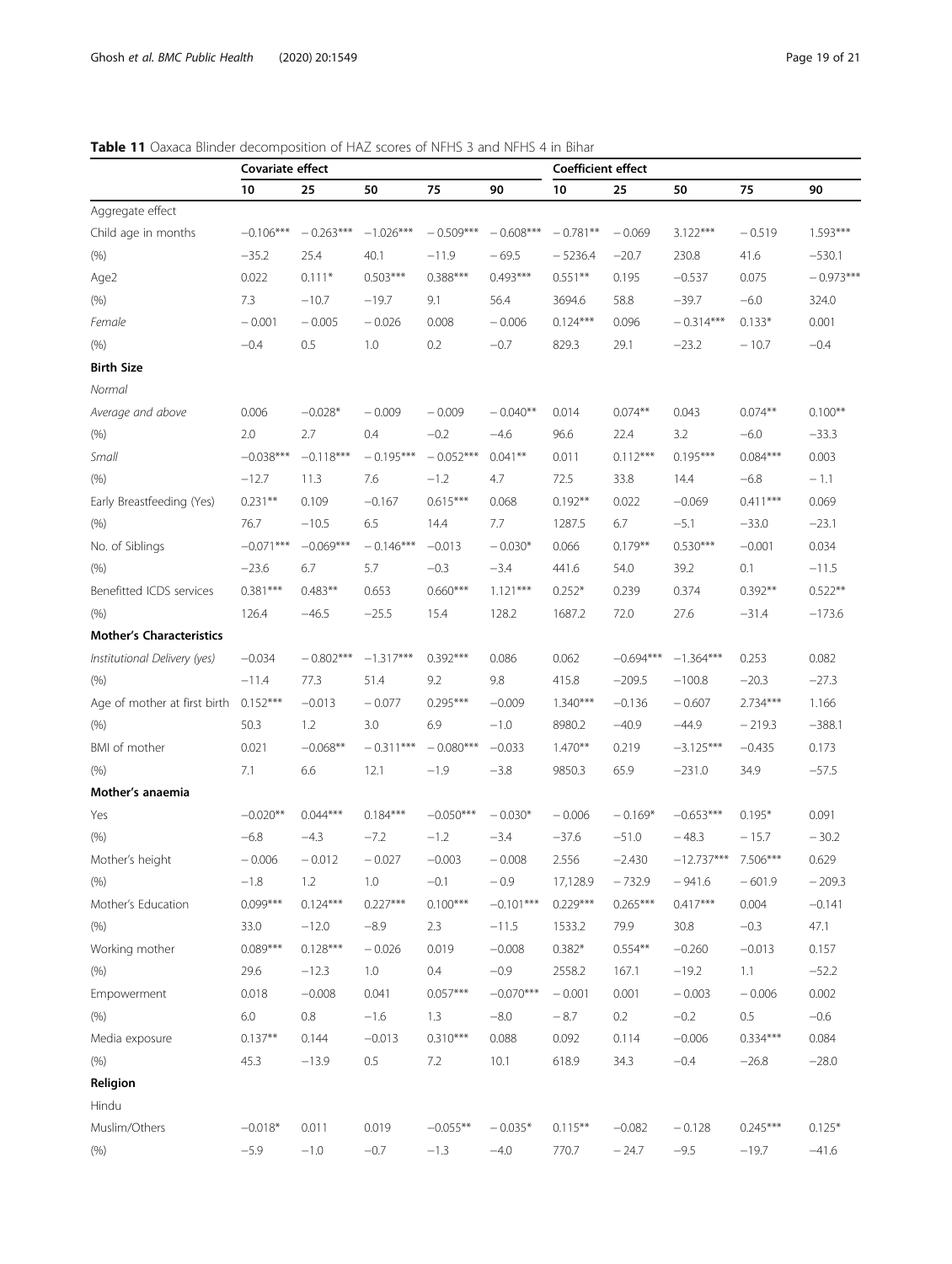<span id="page-19-0"></span>**Table 11** Oaxaca Blinder decomposition of HAZ scores of NFHS 3 and NFHS 4 in Bihar (Continued)

|                     | <b>If you're plinted accomposition of this scores of twind 3 and twind in binar (commaca)</b><br>Covariate effect<br>75<br>10<br>25<br>50<br>$-3.193***$<br>$0.831***$<br>$-2.036***$<br>$-1.713***$<br>$-674.7$<br>124.7<br>165.1<br>19.4<br>$1.510***$<br>$1.425***$<br>0.968<br>2.434<br>500.6<br>$-93.3$<br>$-95.1$<br>33.3<br>$-0.055**$<br>$-0.110**$<br>$-0.056***$<br>$-0.039**$ |          |          |            | <b>Coefficient effect</b> |             |             |             |              |            |
|---------------------|------------------------------------------------------------------------------------------------------------------------------------------------------------------------------------------------------------------------------------------------------------------------------------------------------------------------------------------------------------------------------------------|----------|----------|------------|---------------------------|-------------|-------------|-------------|--------------|------------|
|                     |                                                                                                                                                                                                                                                                                                                                                                                          |          |          |            | 90                        | 10          | 25          | 50          | 75           | 90         |
| Caste               |                                                                                                                                                                                                                                                                                                                                                                                          |          |          |            |                           |             |             |             |              |            |
| SC                  |                                                                                                                                                                                                                                                                                                                                                                                          |          |          |            |                           |             |             |             |              |            |
| <b>ST</b>           |                                                                                                                                                                                                                                                                                                                                                                                          |          |          |            | 0.058                     | $-1.150***$ | $-1.044***$ | $-1.970***$ | $0.470*$     | 0.002      |
| (% )                |                                                                                                                                                                                                                                                                                                                                                                                          |          |          |            | 6.7                       | $-7705.5$   | $-315.1$    | $-145.6$    | $-37.7$      | $-0.7$     |
| Others              |                                                                                                                                                                                                                                                                                                                                                                                          |          |          |            | $-0.138$                  | $-0.256***$ | $-0.159$    | $-0.414$    | $-0.254**$   | 0.012      |
| (% )                |                                                                                                                                                                                                                                                                                                                                                                                          |          |          |            | $-15.8$                   | $-1714.8$   | $-48.1$     | $-30.6$     | 20.4         | $-4.1$     |
| <b>Wealth index</b> |                                                                                                                                                                                                                                                                                                                                                                                          |          |          |            | 0.020                     | $0.355***$  | $0.328**$   | $0.801***$  | $0.271*$     | $-0.155$   |
| (% )                | $-12.9$                                                                                                                                                                                                                                                                                                                                                                                  | 5.3      | 4.3      | $-1.3$     | 2.3                       | 2381.6      | 98.9        | 59.2        | $-21.7$      | 51.7       |
| Place of residence  |                                                                                                                                                                                                                                                                                                                                                                                          |          |          |            |                           |             |             |             |              |            |
| Urban               |                                                                                                                                                                                                                                                                                                                                                                                          |          |          |            |                           |             |             |             |              |            |
| Rural               | 0.004                                                                                                                                                                                                                                                                                                                                                                                    | $-0.005$ | 0.020    | 0.008      | 0.014                     | 0.076       | $-0.246$    | $0.906**$   | 0.163        | $0.816***$ |
| (% )                | 1.2                                                                                                                                                                                                                                                                                                                                                                                      | 0.5      | $-0.8$   | 0.2        | 1.6                       | 510.8       | $-74.3$     | 66.9        | $-13.1$      | $-271.5$   |
| Constant            |                                                                                                                                                                                                                                                                                                                                                                                          |          |          |            |                           | $-5.678**$  | 2.965       | $17.154***$ | $-13.367***$ | $-4.692$   |
| Residuals           | $-0.507$                                                                                                                                                                                                                                                                                                                                                                                 | 1.099    | 2.728    | $-4.015$   | $-0.846$                  | $-0.258$    | $-0.754$    | $-1.831$    | 0.601        | $-0.262$   |
| Total               | 0.302                                                                                                                                                                                                                                                                                                                                                                                    | $-1.037$ | $-2.560$ | $4.281***$ | 0.874                     | 0.015       | 0.332       | 1.353       | $-1.247***$  | $-0.300$   |

\*\*\*p < 0.001; \*\*p < 0.01; \*p < 0.05; Source: Computed by the authors from unit-level data of NFHS 3 and NFHS 4

#### Abbreviations

NFHS: National Family Health Survey; DHS: Demographic Health Survey; AOR: Adjusted Odds Ratio; RIF: Re-Centred Influence Function; HAZ: Height for age Z score; SDG: Sustainable Development Goals; IIPS: International Institute for Population Sciences

### Acknowledgements

Authors sincerely acknowledge the colleagues, particularly Dr. Shaibal Gupta, Dr. P.P. Ghosh, Dr. V.R. Keshri, and Dr. S. Mahapatra at the Asian Development Research Institute (ADRI), Patna, for their suggestions and comments. Authors are also extending their heartiest thanks to the anonymous referees of the paper for their valuable and insightful comments. Authors gratefully acknowledge the contribution of Ms. Pragna Paramita Mondal of the University of Calcutta, who painstakingly edited the final draft.

#### Authors' contributions

SG and DB conceived the idea. SG implemented the idea. SKS analysed the data and prepared the Tables. SG prepared the draft. DB commented on the draft and made necessary changes. The author(s) read and approved the final manuscript.

#### Funding

Bill & Melinda Gates Foundation has supported the work through grant number OPP1164044

# Availability of data and materials

The datasets generated and/or analysed during the current study are available in the [DHS] repository, [\[www.dhsprogram.com\]](http://www.dhsprogram.com)

# Ethics approval and consent to participate

The study used the fourth round of National Family Health Survey (NFHS) data, which is publicly available. Before conducting the survey, NFHS had taken ethical approval. For the present study, ethical approval is not required.

#### Consent for publication

Not applicable for this study.

# Competing interests

Authors do not have any competing interest.

#### Author details

<sup>1</sup>Demography and Population Health Expert, Centre for Health Policy (CHP) Asian Development Research Institute (ADRI), Patna 800013, India. <sup>2</sup>Institute of Development Studies Kolkata (IDSK), Kolkata, India. <sup>3</sup>Centre for Health Policy (CHP), Asian Development Research Institute (ADRI), Patna 800013, India. <sup>4</sup> Lead- State Health Systems, Bill & Melinda Gates Foundation, New Delhi India.

# Received: 29 July 2020 Accepted: 17 September 2020 Published online: 16 October 2020

#### References

- 1. International Institute for Population Sciences (IIPS) and ICF. National Family Health Survey (NFHS-4), 2015-16: India. Mumbai: IIPS; 2017.
- 2. UNICEF. Improving child nutrition: the achievable imperative for global progress. New York: UNICEF; 2013. p. 1–4.
- 3. Headey DD. Developmental drivers of nutritional change: a cross-country analysis. World Dev. 2013;42:76–88.
- 4. Jose S, Reddy B, Agrawal M. Child Undernutrition in India: assessment of prevalence. Decline and Disparities Econ Political Wkly. 2018;53:63–9.
- 5. Nayak BS, Unnikrishnan B, Ravishankar N, Shetty A, Mundkur SC. Malnutrition among Children in Karnataka: A Systematic Review and Meta-Analysis. J Clin Diagn Res. 2018;12(11):30–5.
- 6. Sari M, De Pee S, Bloem MW, Sun K, Thorne-Lyman AL, Moench-Pfanner R, Akhter N, Kraemer K, Semba RD. Higher household expenditure on animalsource and nongrain foods lowers the risk of stunting among children 0–59 months old in Indonesia: implications of rising food prices. J Nutr. 2009; 140(1):195S–200S.
- 7. Humphries DL, Dearden KA, Crookston BT, Woldehanna T, Penny ME, Behrman JR. Household food group expenditure patterns are associated with child anthropometry at ages 5, 8 and 12 years in Ethiopia, India, Peru and Vietnam. Econ Hum Bio. 2017;26:30–41.
- 8. Subramanyam MA, Kawachi I, Berkman LF, Subramanian SV. Is economic growth associated with reduction in child undernutrition in India? PLoS Med. 2011;8(3):e1000424.
- 9. Gwatkins DK, Rutstein S, Johnson K, Suliman E, Wagstaff A, Amouzou A. Socio-economic differences in health, nutrition, and population within developing countries. Washington, DC: World Bank; 2007.
- 10. Harttgen K, Klasen S, Vollmer S. Economic growth and child undernutrition in sub-Saharan Africa. Pop Dev Rev. 2013;39(3):397–412.